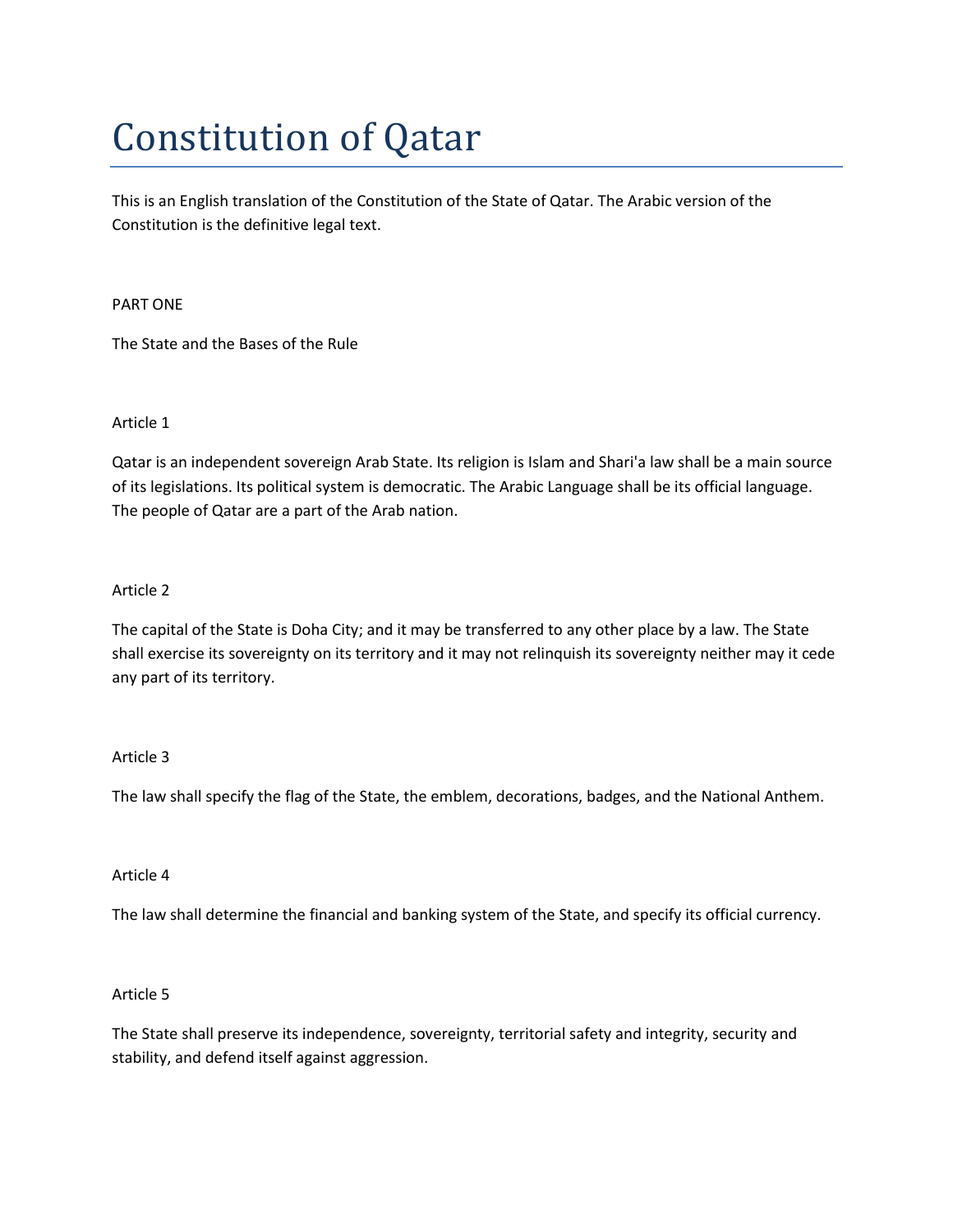The State shall respect the international charters and conventions, and strive to implement all international agreements, charters, and conventions it is party thereof.

# Article 7

The foreign policy of the State is based on the principle of strengthening international peace and security by means of encouraging peaceful resolution of international disputes; and shall support the right of peoples to self-determination; and shall not interfere in the domestic affairs of states; and shall cooperate with peace-loving nations.

# Article 8

The rule of the State is hereditary in the family of Al Thani and in the line of the male descendants of Hamad Bin Khalifa Bin Hamad Bin Abdullah Bin Jassim. The rule shall be inherited by the son named as Heir Apparent by the Emir. In the case that there is no such son, the prerogatives of rule shall pass to the member of the family named by the Emir as Heir Apparent. In this case, his male descendants shall inherit the rule. The provisions of the rule of the State and accession shall be determined by a special law that shall be issued within a year commencing as from the date of coming into force of this Constitution. This law shall have the power of the Constitution.

# Article 9

The Emir shall, by an Emiri Order, appoint an Heir Apparent after consultation with the members of the Ruling Family and the people of wisdom (Ahal Alhal wal agd) in the State. The Heir Apparent must be a Muslim of a Qatari Muslim Mother.

# Article 10

The Heir Apparent, on his appointment, shall take the following of oath:

( I swear by Almighty God to respect Sharia law, the Constitution and the law, maintain the independence of the State and safeguard its territorial integrity, defend the freedom and interests of its people, and be loyal to the State and the Emir).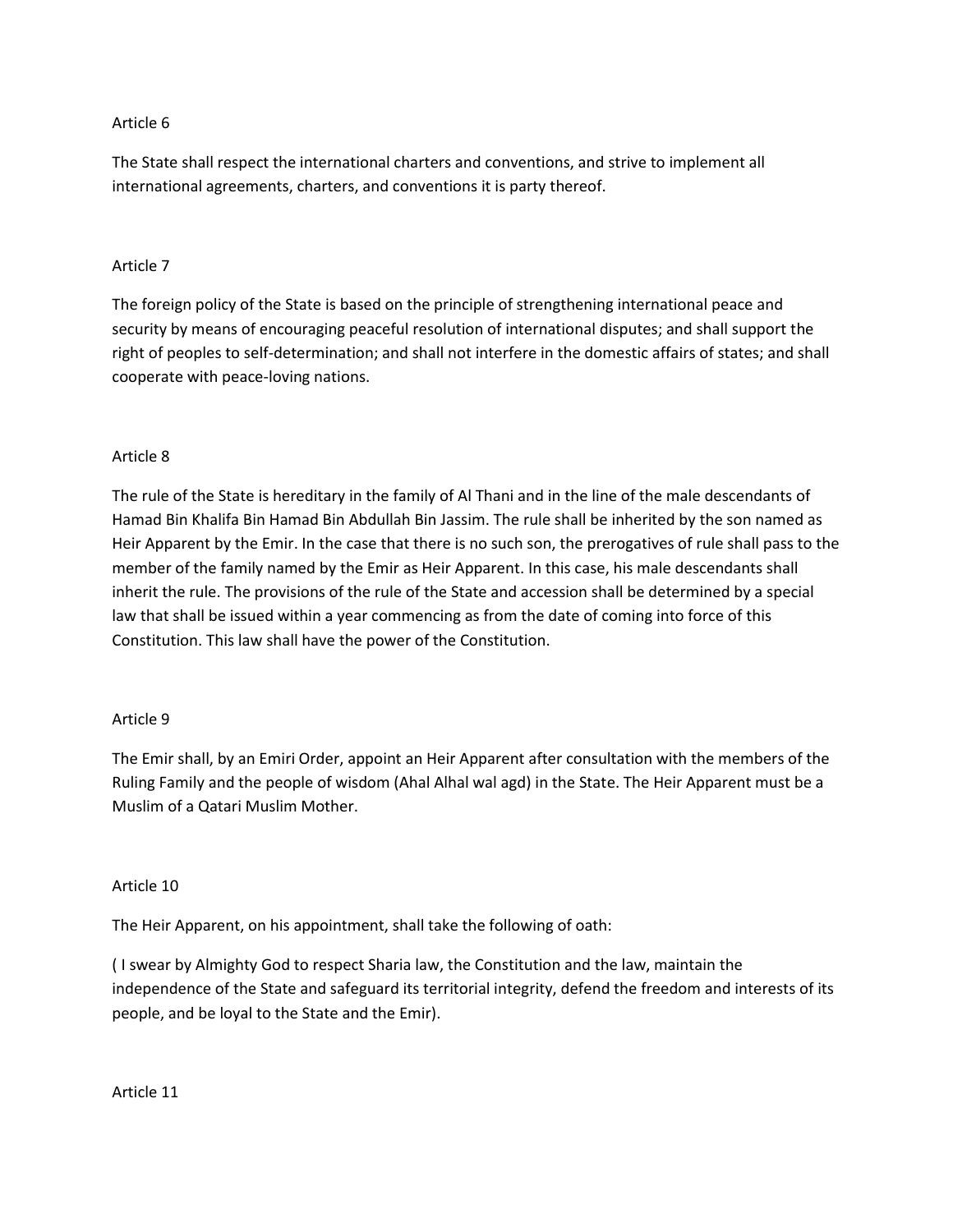The Heir Apparent shall assume the powers and discharge the functions of the Emir on his behalf during his absence outside the country, or in the event of temporary compelling circumstances).

# Article 12

The Emir may, by an Emiri Order, confer upon the Heir Apparent the exercise of some of his powers and the discharge of some of his functions. The Heir Apparent shall preside over the sessions of the Council of Ministers whenever he is in attendance.

# Article 13

Without prejudice to the provisions of the two preceding articles, and where it is not possible to delegate powers to the Heir Apparent, the Emir may, by an Emiri Order, designate a deputy from the Ruling Family to discharge some of his powers and functions; and where the person who has been so designated holds a post or performs a function in any institution, the same person shall cease to discharge the duties of that post or function during his deputation of the Emir; and the Deputy Emir shall, as soon as he is so designated, take, before the Emir, the same oath as taken by the Heir Apparent.

# Article 14

There shall be established a Council by an Emiri Resolution named "The Council of the Ruling Family". The Emir shall appoint the Members of such Council from amongst the members of the Ruling Family.

# Article 15

The Council of the Ruling Family shall determine the vacancy of the position of the Emir in the event of his demise or when he becomes totally incapacitated to discharge his functions. Following this, the Council of Ministers and Al-Shoura Council shall after a secret joint session announce the vacancy and declare the Heir Apparent as the Emir of the State.

# Article 16

Where the Heir Apparent, at the time he is named Emir of the State, is less than 18 years of age according to the Gregorian calendar, the reins of Government shall be conferred upon a Regency Council to be appointed by the Council of the Ruling Family. The Regency Council shall be composed of a Chairman and not less than three or more than five Members; and the Chairman and the majority of Members shall be from amongst the Ruling Family.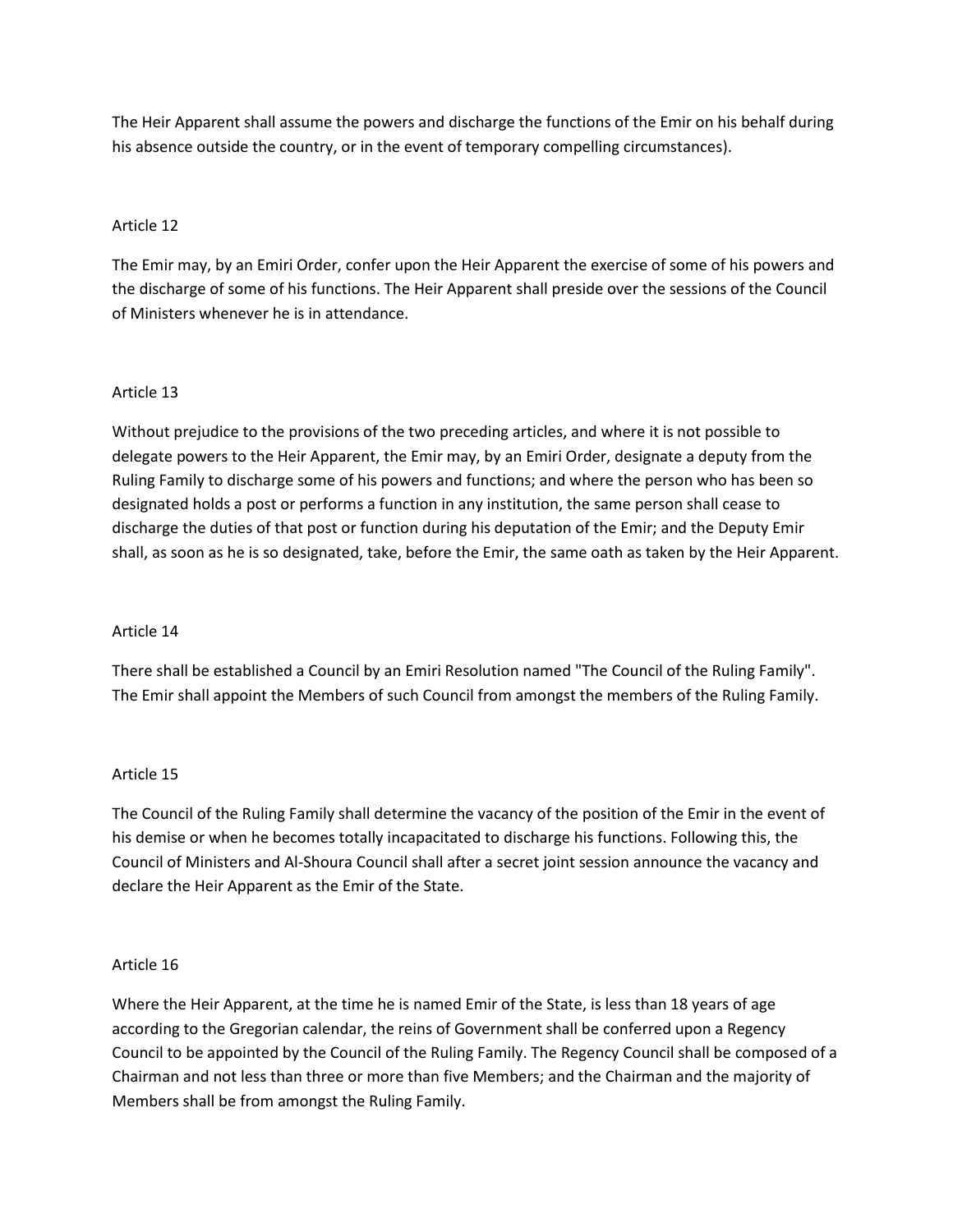The financial emoluments of the Emir as well as the funds allocated for gifts and assistance shall be determined by a resolution issued annually by the Emir.

#### PART TWO

The Guiding Principles of the Society

#### Article 18

The Qatari society is based on the values of justice, benevolence, freedom, equality, and high morals.

#### Article 19

The State shall maintain the pillars of the society and ensure security, stability, and equal opportunities for all citizens.

#### Article 20

The State shall strive to strengthen the spirit of national unity, cooperation, and fraternity among all citizens.

#### Article 21

The family is the basis of the society. A Qatari family is founded on religion, ethics, and patriotism. The law shall regulate adequate means to protect the family, support its structure, strengthen its ties, and protect maternity, childhood, and old age.

#### Article 22

The State shall provide care for the young, and protect the same from corruption, exploitation, evils of physical, mental and spiritual neglect. The State shall also create conducive circumstances for developing their capabilities in all fields based on sound education.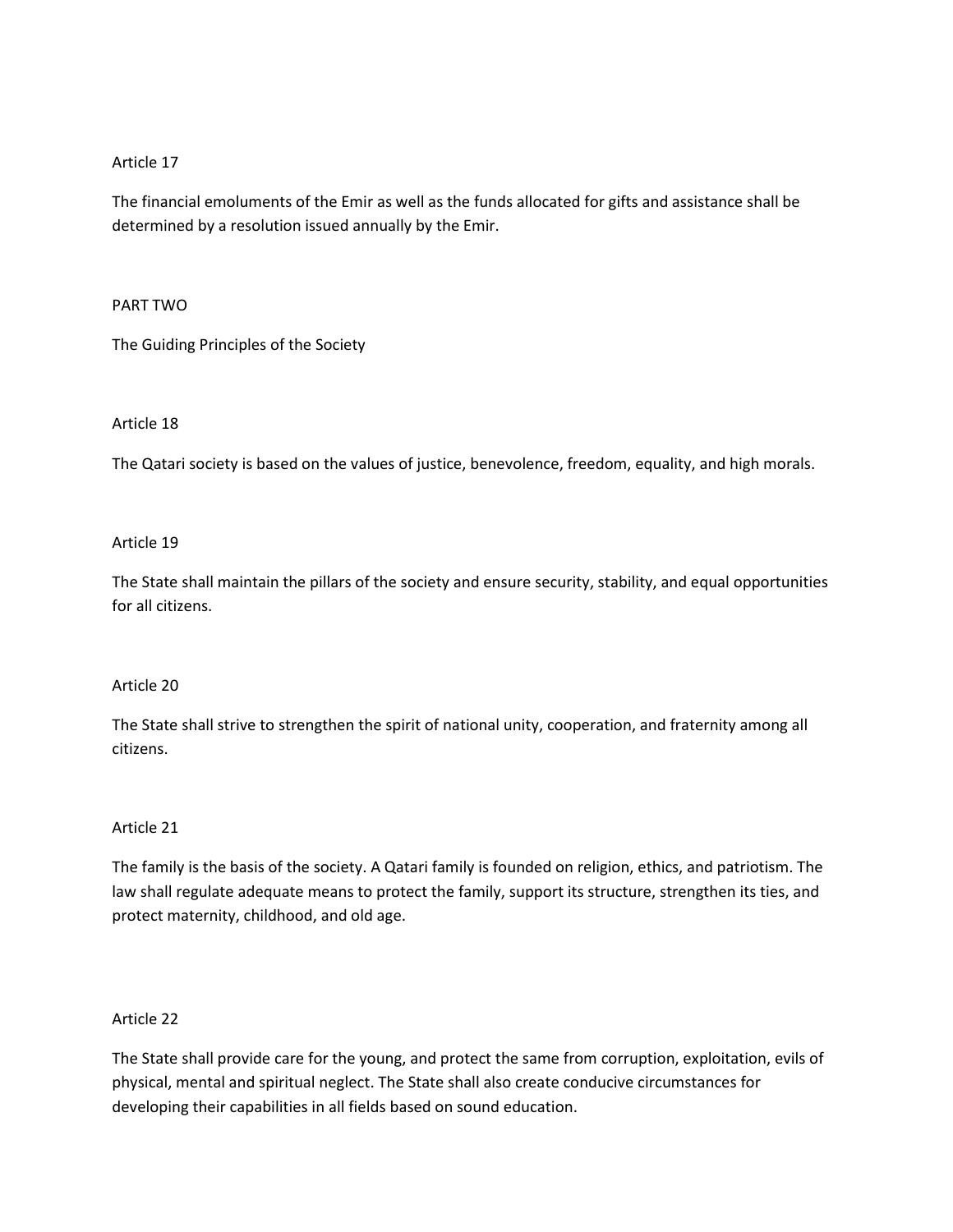The State shall foster public health; provide means of prevention from diseases and epidemics and their cure in accordance with the law.

# Article 24

The State shall foster, preserve and help disseminate sciences, arts, cultural and national heritage, and encourage scientific research.

# Article 25

Education is one of the basic pillars of social progress. The state shall ensure, foster, and endeavor to spread it.

#### Article 26

Ownership, capital and labour constitute the foundation of the social structure of the State; and the same are individual rights with a social function and which shall be regulated by the law.

# Article 27

Private property is inviolable; and no one shall be deprived of his property save by reason of public benefit and in the cases prescribed by the law and in the manner stated therein provided that the person concerned is fairly compensated.

#### Article 28

The State shall guarantee freedom of economic enterprise on the basis of social justice and balanced cooperation between private and public activity in order to achieve socio-economic development, increase in production, achieve public welfare, raise standard of living, and provide job opportunities in accordance with the provisions of the law.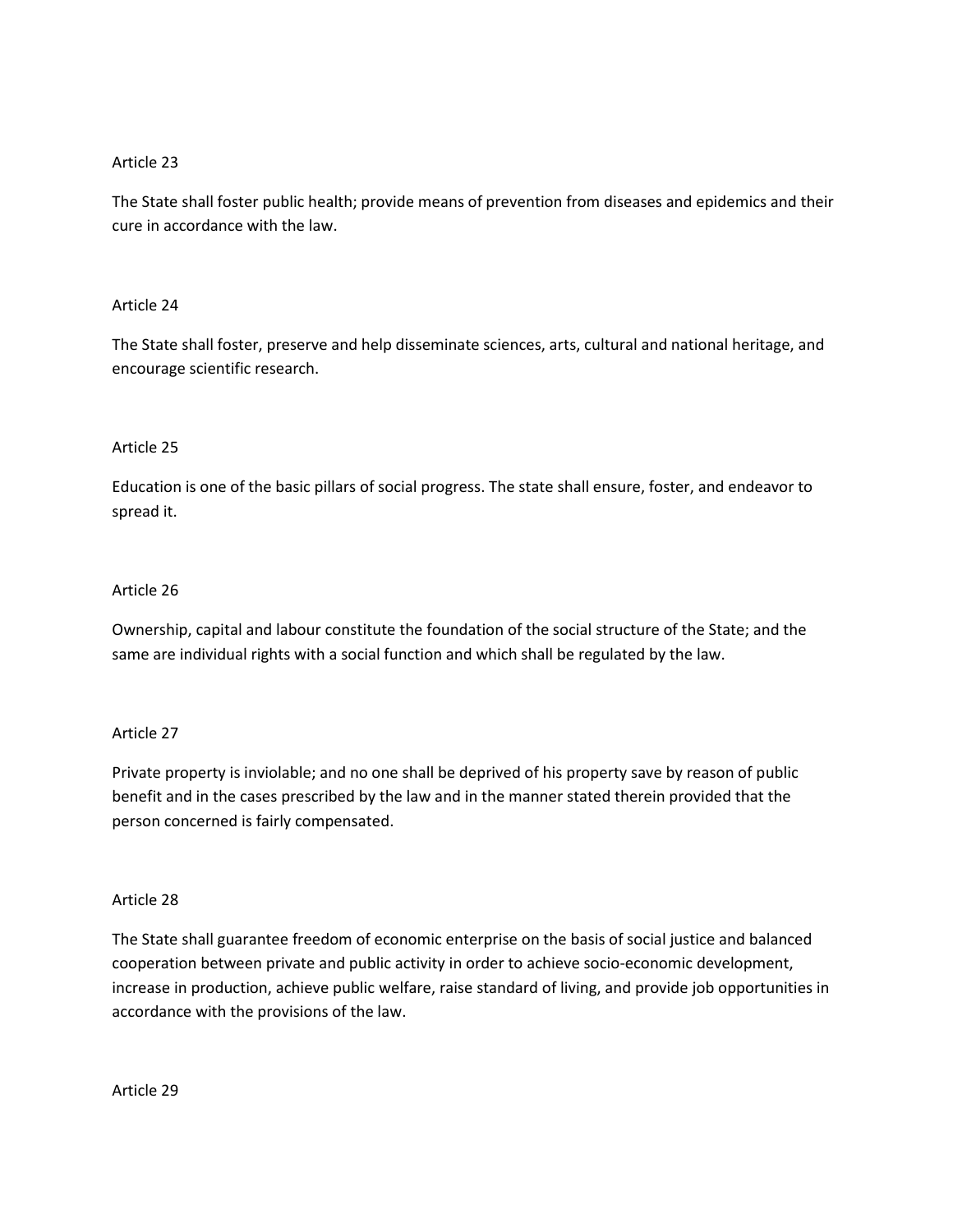Natural wealth and its resources are the property of the State; and the State shall preserve and exploit the same in the best manner in accordance with the provisions of the law.

#### Article 30

The employee- employer relationship shall be based on the ideals of social justice and shall be regulated by law.

#### Article 31

The State shall encourage investment and shall provide the necessary guarantees and facilities for it.

#### Article 32

The law shall regulate State loans.

#### Article 33

The State shall preserve the environment and its natural balance in order to achieve comprehensive and sustainable development for all generations.

#### PART THREE

Public Rights and Duties

#### Article 34

The Citizens of Qatar shall be equal in public rights and duties.

#### Article 35

All persons are equal before the law and there shall be no discrimination whatsoever on grounds of sex, race, language, or religion.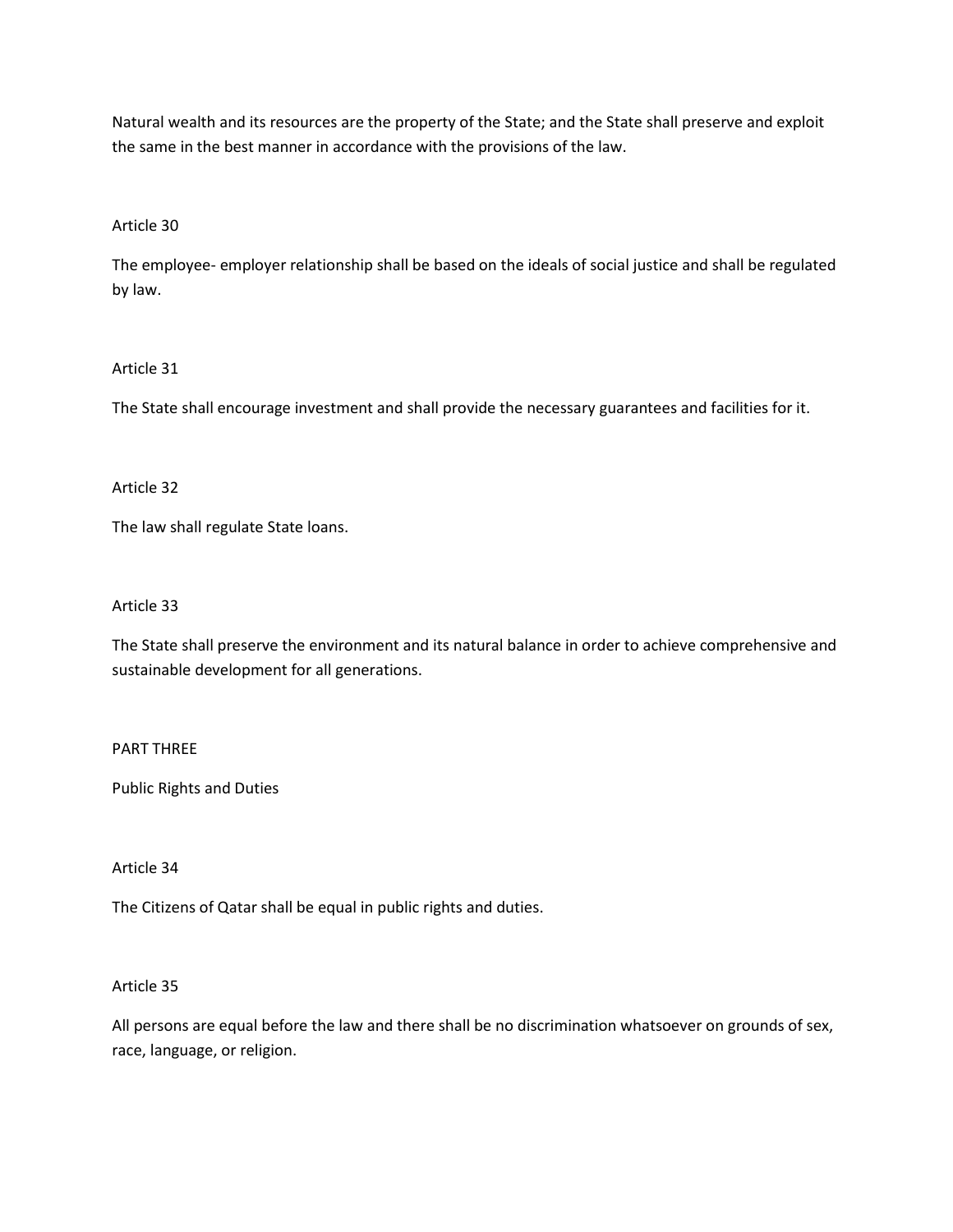Personal freedom shall be guaranteed and no person may be arrested, detained, searched, neither may his freedom of residence and mobility be restricted save under the provisions of the law; and no person may be subjected to torture, or any degrading treatment; and torture shall be considered a crime punishable by law.

# Article 37

The sanctity of human privacy shall be inviolable, and therefore interference into privacy of a person, family affairs, home of residence, correspondence, or any other act of interference that may demean or defame a person may not be allowed save as limited by the provisions of the law stipulated therein.

# Article 38

No citizen shall be banished neither shall he be denied re-entry to his country.

# Article 39

An accused person is presumed innocent until his conviction is proved before a count of law wherein the necessary guarantees of the right of self-defense are secured.

# Article 40

No crime and no punishment save as prescribed by the law and no penalty save on the acts committed subsequent to the enforcement of that law; and punishment is personal. The provisions of the laws shall have no effect save on the acts committed from the date of the enforcement of the said laws. These provisions shall have no effect on the acts which occurred prior to the enforcement of the said laws; however, it may be stipulated otherwise by a majority of two- thirds of Al-Shoura Council in case of noncriminal provisions.

# Article 41

The Qatari nationality and the rules governing it shall be prescribed by law, and the same shall have the similar power as that of the constitution.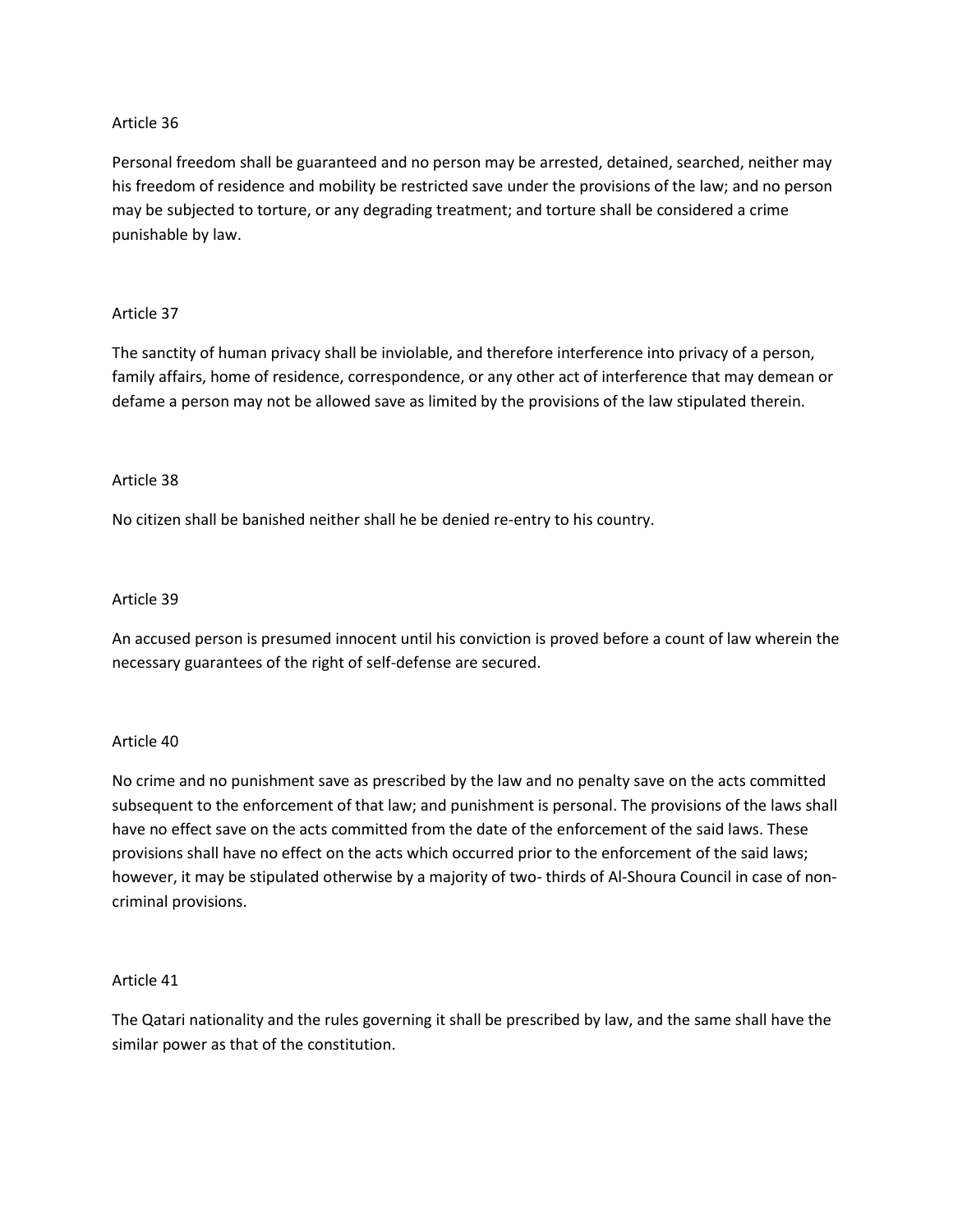The State shall ensure the right of citizens to elect and be elected in accordance with the law.

#### Article 43

Taxes shall be founded on social justice and henceforth may not be levied save by a law.

#### Article 44

The right of the citizens to assemble is guaranteed in accordance with the provisions of the law.

#### Article 45

The right of citizens to establish association is guaranteed in accordance with the conditions and circumstances set forth in the law.

#### Article 46

Individuals have the right to address public authorities.

#### Article 47

Freedom of expression of opinion and scientific research is guaranteed in accordance with the conditions and circumstances set forth in the law.

#### Article 48

Freedom of press, printing and publication shall be guaranteed in accordance with law.

#### Article 49

All citizens have the right to education; and the State shall endeavor to make general education compulsory and free of charge in accordance with the applicable laws and regulations of the State.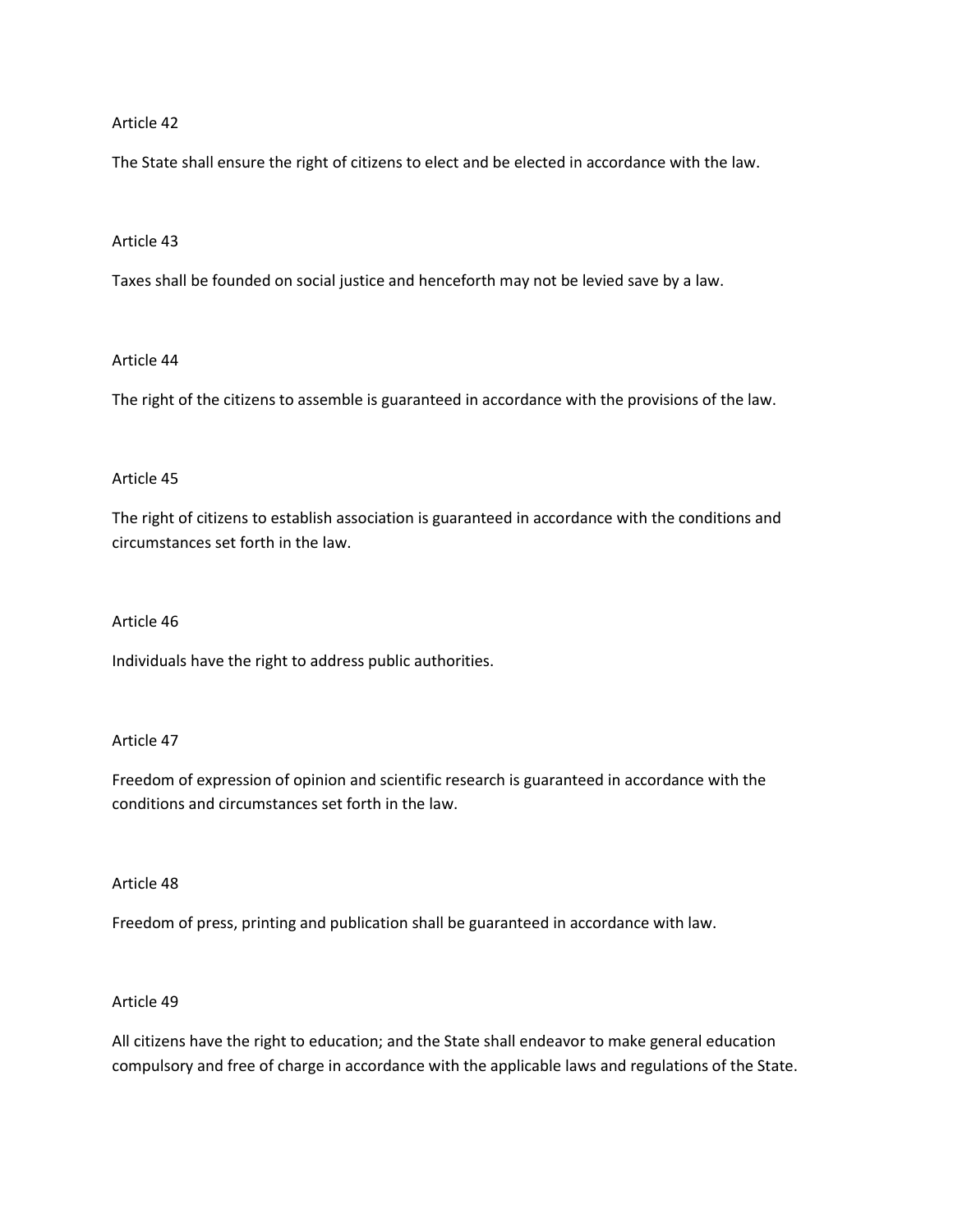Freedom to practice religious rites shall be guaranteed to all persons in accordance with the law and the requirements of the maintenance of public order and morality.

# Article 51

The right of inheritance shall be maintained and governed by Shari'a law.

# Article 52

Every person who is a legal resident of the State shall enjoy protection to his person and property in accordance with the provisions of the law.

# Article 53

Defending the country is a duty of every citizen.

# Article 54

The public post is a national service; and a public employee shall make public interest his only objective when performing the duties of his post.

# Article 55

Public funds are inviolable and its protection is a duty of everyone in accordance with the law.

# Article 56

General confiscation of property is prohibited. The penalty of confiscation of private property shall only be imposed by a court judgment and in cases specified by the law.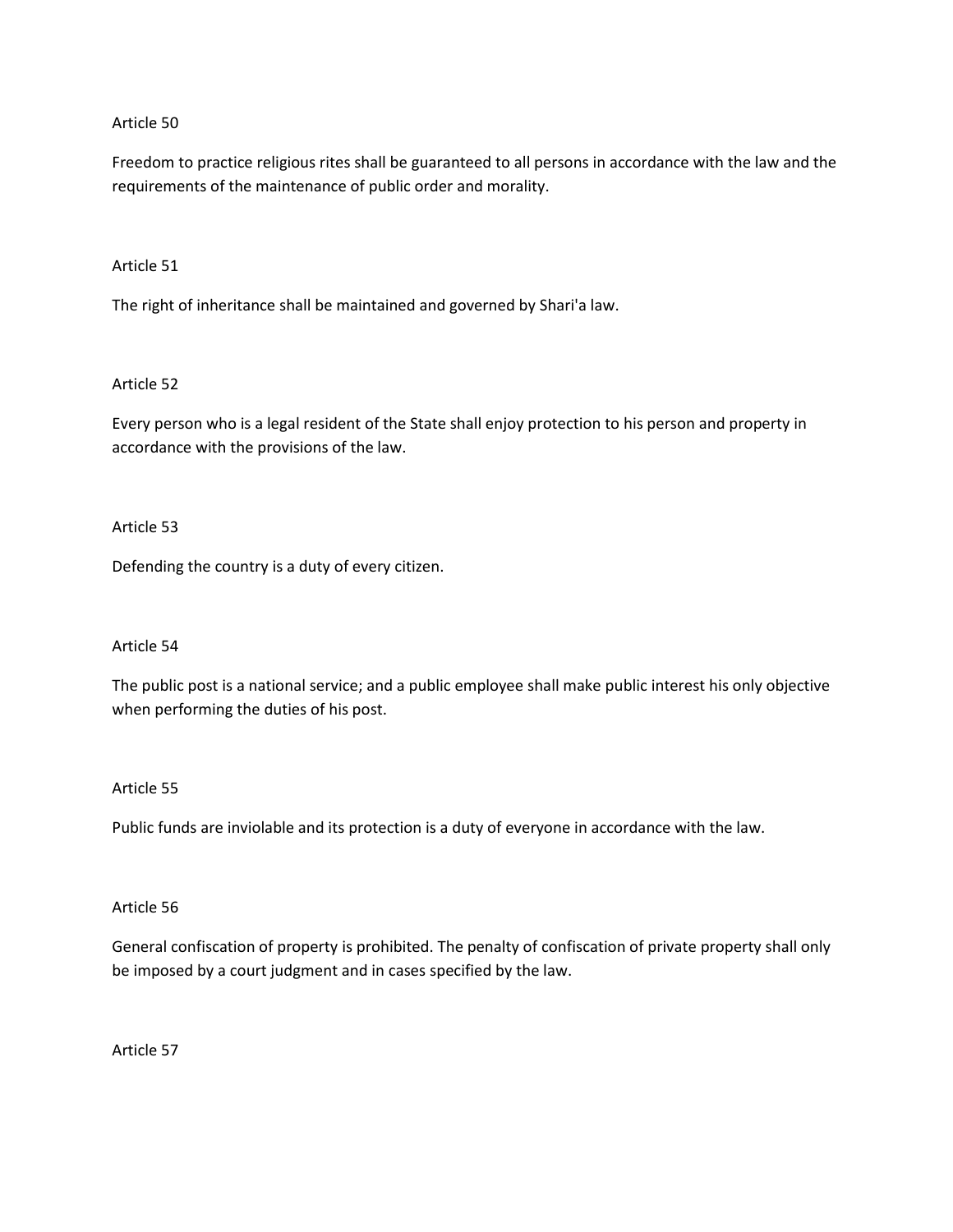The respect of the Constitution, compliance with the laws issued by Public Authority, abiding by public order and morality, observing national traditions and established customs is a duty of all who reside in the State of Qatar or enter its territory.

# Article 58

Extradition of political refugees is prohibited; and the law shall determine conditions of granting political asylum.

# PART FOUR

Organization of Powers

Chapter One: General Provisions

#### Article 59

The people are the source of power, and they shall exercise the same in accordance with the provisions of this Constitution.

# Article 60

The system of Government is based on the separation of powers and shall be exercised in collaboration with the manner specified in this Constitution.

# Article 61

The Legislative Authority shall be vested in Al-Shoura Council as prescribed in this Constitution.

# Article 62

The Executive Authority shall be vested in the Emir and he shall be assisted by the Council of Ministers as specified in this Constitution.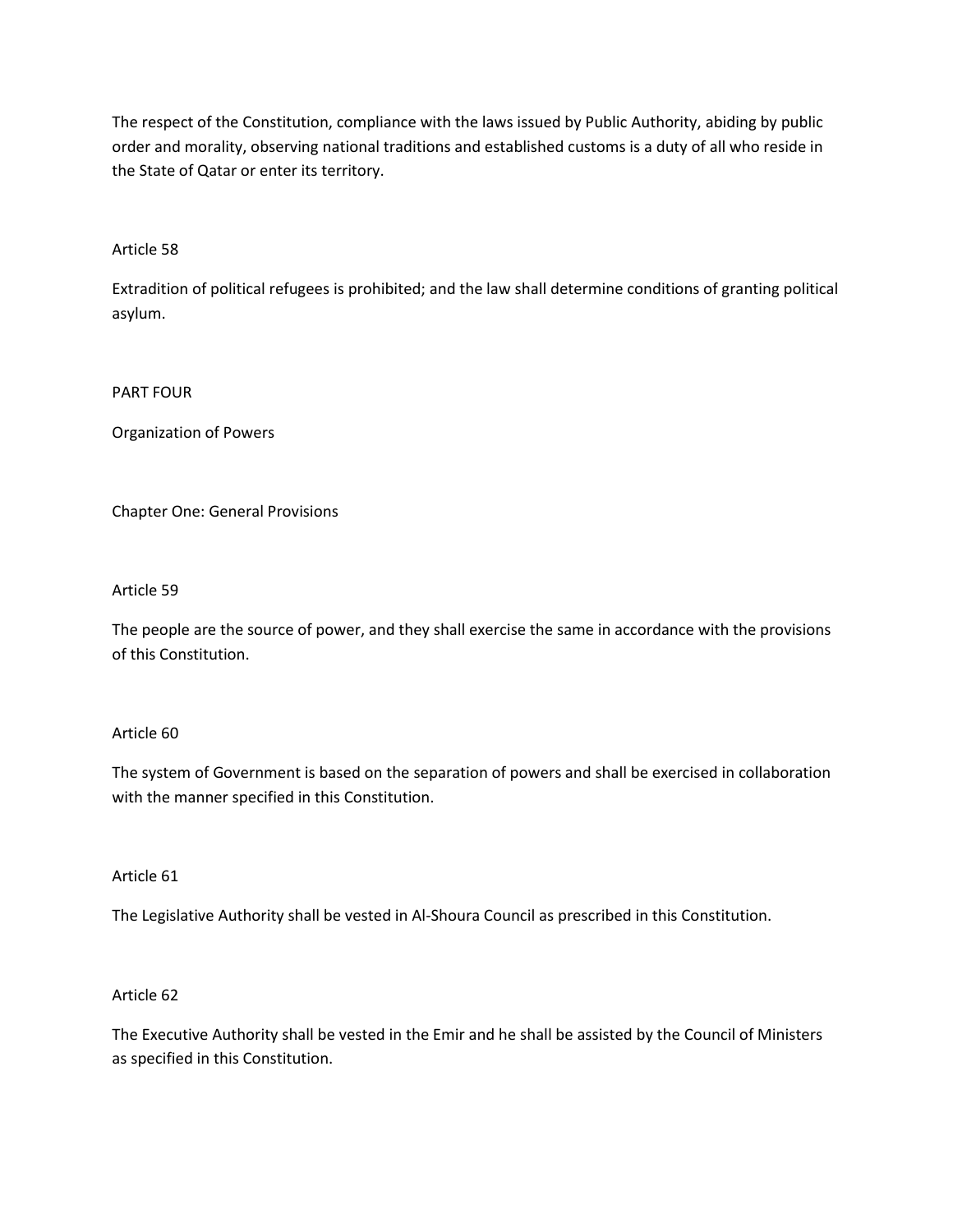The Judicial Authority shall be vested in courts of law as prescribed in this Constitution; and court judgments shall be pronounced in the name of the Emir.

#### Chapter Two:The Emir

#### Article 64

The Emir is the head of State. His person shall be inviolable and he must be respected by all.

#### Article 65

The Emir is the Commander-in- Chief of the armed forces. He shall supervise the same with the assistance of Defence Council under his direct authority. The said Council shall be constituted by an Emiri Resolution, which will also determine the functions thereof.

#### Article 66

The Emir shall represent the State internally and externally and in all international relations.

#### Article 67

The Emir shall discharge the following functions:

1. Drawing up the general policy of the State with the assistance of the Council of Ministers;

2. Ratification and promulgation of laws; and no such law may be issued unless it is ratified by the Emir;

3. Summoning the Council of Ministers to convene at any time deemed necessary for public interest; and the Emir shall preside over the meetings of the Council of Ministers that he attends;

4. Appointment of civil servants and military personnel and terminating their service in accordance with the law;

5. Accrediting diplomatic and consular missions;

6. Granting pardon or commuting penalty in accordance with the law;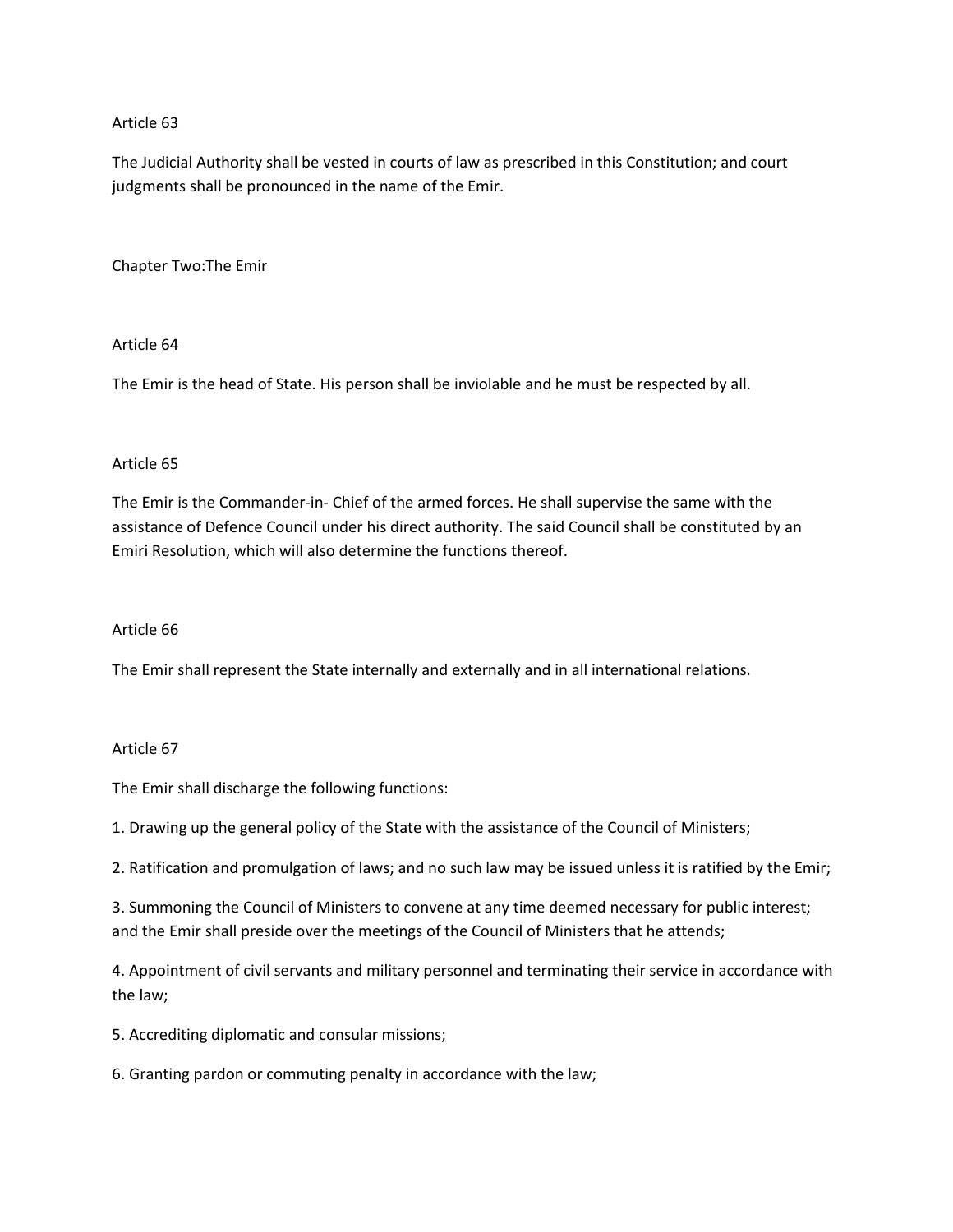7. Conferring civilian and military orders and badges of honour in accordance with the law;

8. Establishment and organization of ministries and other Government bodies and specifying their functions;

9. Establishment and organization of such consultative bodies to assist him in directing, supervising, and specifying the functions of the high policies of the State;

10. Any other functions vested upon him by this Constitution or the law.

# Article 68

The Emir shall conclude treaties and agreements by a decree and refer them to Al-Shoura Council accompanied with appropriate explanatory notes. The treaty or agreement shall have the power of law after ratification and publication in the official Gazette; however, reconciliation treaties and treaties pertaining to the territory of the State or those relating to the right of sovereignty or public or private rights of the citizens, or those that involve an amendment of the laws of the State shall come into force when the same are issued as a law. Under no case may a treaty include secret conditions contradicting its publicized conditions.

# Article 69

The Emir may, be a decree, declare Martial Laws in the country in the event of exceptional cases specified by the law; and in such cases, he may take all urgent necessary measures to counter any threat that undermine the safety of the State, the integrity of its territories or the security of its people and interests or obstruct the organs of the State from performing their duties. However, the decree must specify the nature of such exceptional cases for which the martial laws have been declared and clarify the measures taken to address this situation. Al-Shoura Council shall be notified of this decree within the fifteen days following its issue; and in the event that the Council is not in session for any reason whatsoever, the Council shall be notified of the decree at its first convening. Martial laws shall be declared for a limited period and the same shall not be extended unless approved by Al-Shoura Council.

# Article 70

The Emir may, in the event of exceptional cases that require measures of utmost urgency which necessitate the issue of special laws and in case that Al-Shoura Council is not in session, issue pertinent decrees that have the power of law. Such decree-laws shall be submitted to Al-Shoura Council at its first meeting; and the Council may within a maximum period of forty days from the date of submission and with a two-thirds majority of its Members reject any of these decree-laws or request amendment thereof to be effected within a specified period of time; such decree-laws shall cease to have the power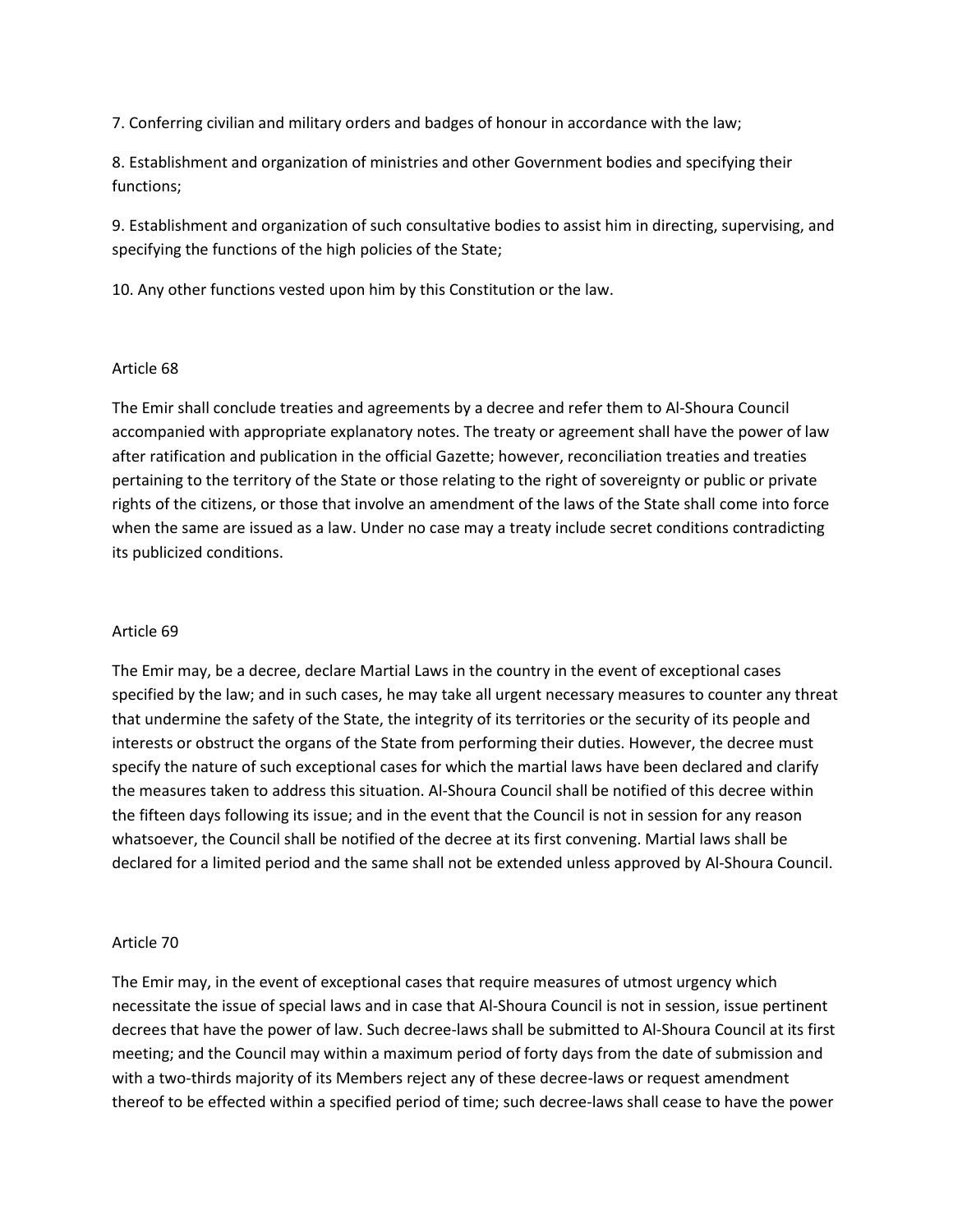of law from the date of their rejection by the Council or where the period for effecting the amendments have expired.

# Article 71

Defensive war shall be declared by an Emiri decree and aggressive war is prohibited.

# Article 72

The Emir shall appoint the Prime Minister, accept his resignation and remove him from office by an Emiri order; and the resignation of the Prime Minister or his removal from office shall entail all Ministers. In the event of acceptance or resignation or removal from the office, the same Council shall continue to run urgent matters until such time the new Council is appointed.

# Article 73

The Emir shall appoint Ministers by an Emiri Order upon nomination by the Prime Minister; and he shall accept resignations of Ministers and relieve them from office in a like manner. Where a resignation of a minister has been accepted, the Minister may be entrusted with running urgent matters until his successor is appointed.

# Article 74

The Emir shall take the following oath prior to the discharge of his functions in a special session convened by Al-Shoura Council:

The Emir shall take the following oath prior to the discharge of his functions in a special session convened by Al-Shoura Council:

(I swear by Almighty God to respect Sharia law, the Constitution and the law, protect the independence of the State, safeguard its territorial integrity, and defend the freedom and interests of its people).

# Article 75

The Emir shall seek public opinion on important issues pertaining to the interests of the State in a referendum. The subject of such referendum shall be deemed acceptable if acknowledged by the majority of voters; and the results of the referendum shall be binding and effective from the date of its announcement. The results shall be published in the official Gazette.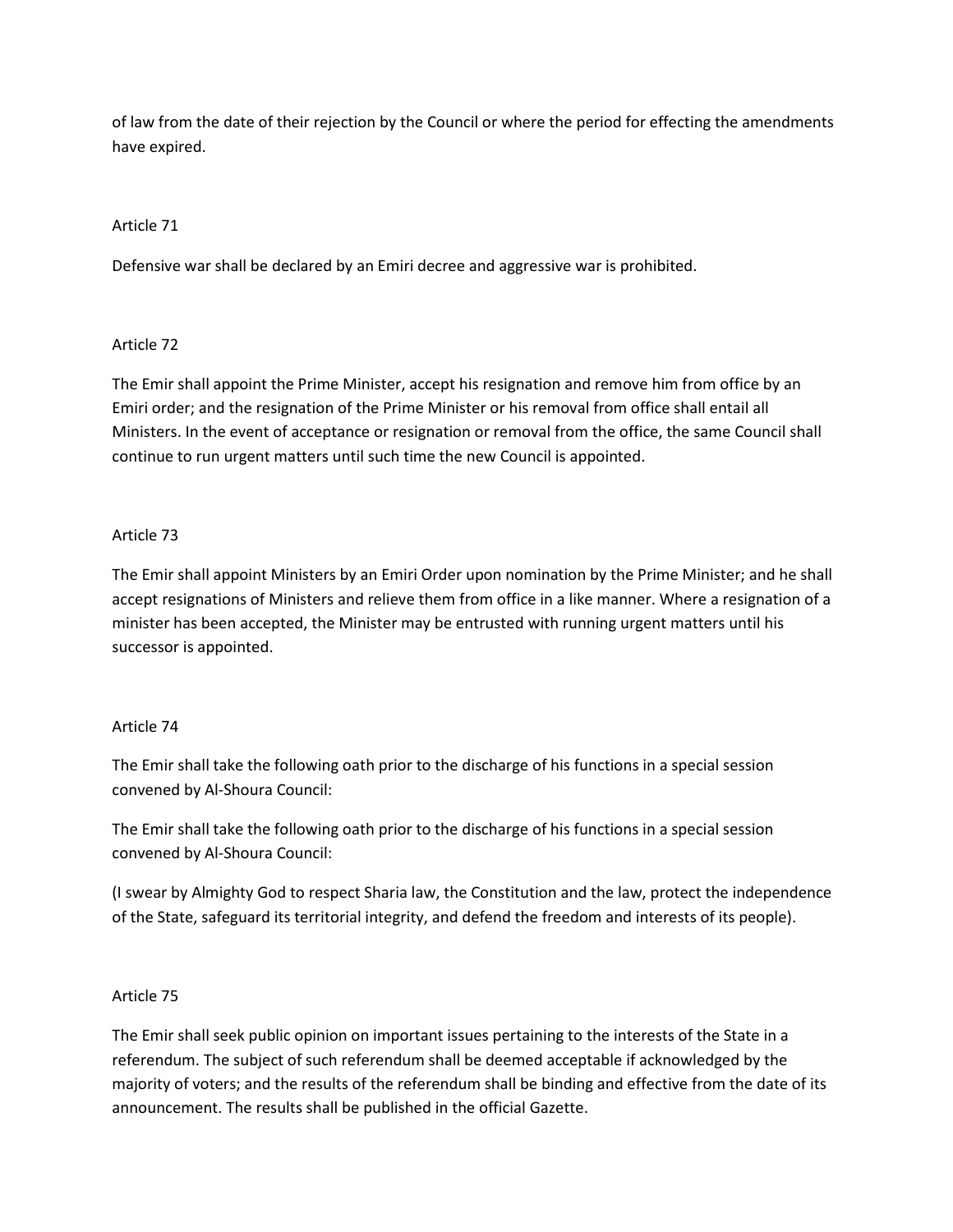# Chapter Three: The Legislative Authority

# Article 76

Al-Shoura Council shall assume the legislative authority, approve the general policy of the Government, the budget, and it shall exercise control over the executive authority as specified in this Constitution.

# Article 77

Al-Shoura Council shall consist of forty-five Members thirty of whom shall be elected by direct, general secret ballot; and the Emir shall appoint the remaining fifteen Members from amongst the Ministers or any other persons. The term of service of the appointed Members in Al-Shoura Council shall expire when these Members resign their seats or are relieved from their posts.

# Article 78

The system of election shall be determined by law in which the conditions and procedure of nomination and election are specified.

# Article 79

The electoral constituencies into which the State is divided and the districts thereof shall be determined by a decree.

# Article 80

The member of Al-Shoura council should fulfill the following conditions:

- 1. To be a holder of an original Qatari nationality;
- 2. His age shall not be less than thirty calendar years at the closing date of nomination;
- 3. To be good in reading and writing Arabic;

4. Not to have been convicted by a competent court of law for an offense involving moral turpitude or dishonesty unless rehabilitated in accordance with the law; and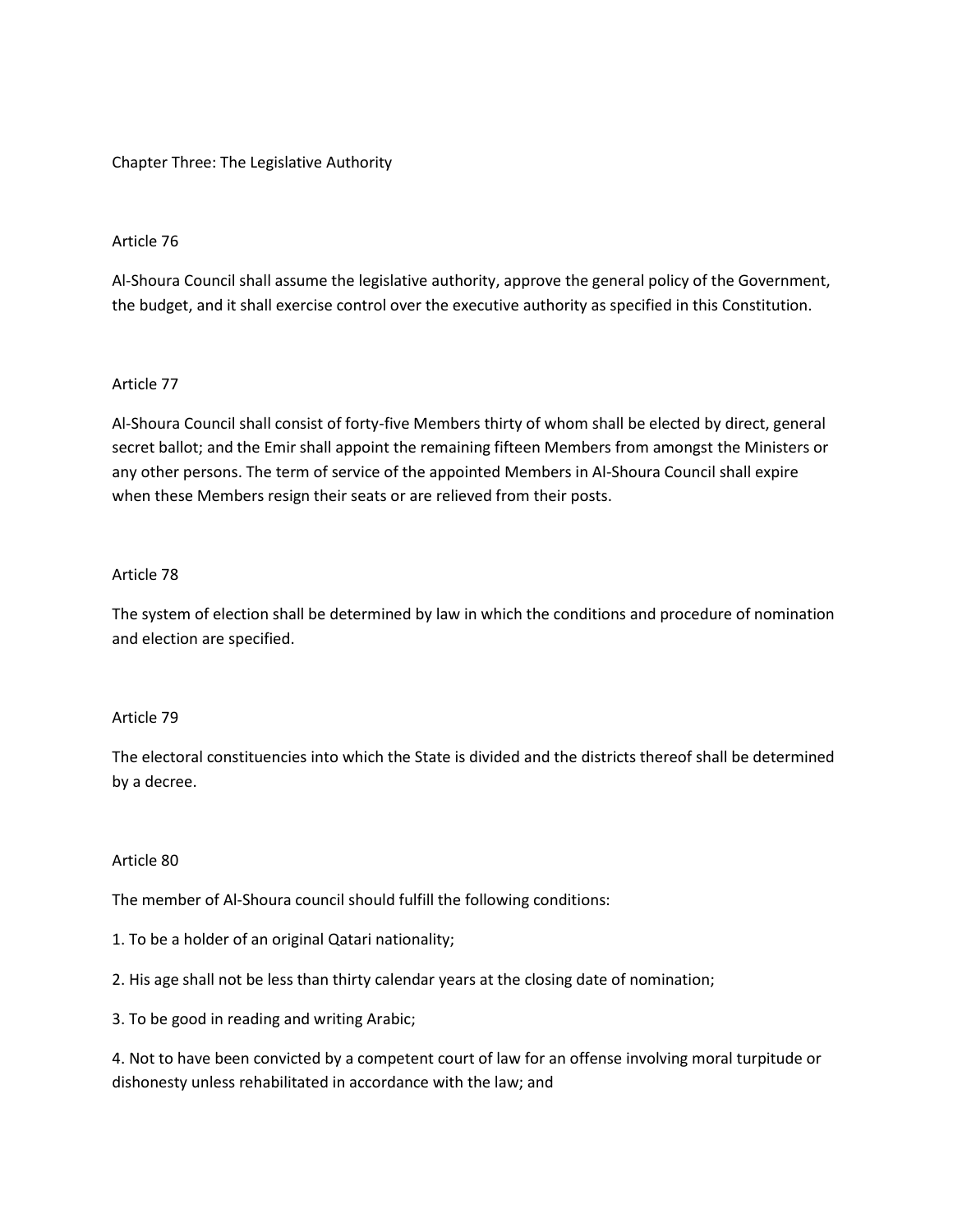5. Eligible to vote as determined in the elections law.

#### Article 81

The term of Al-Shoura Council shall be four calendar years commencing from the date of the first meeting; and the elections of the new Council shall be conducted during the last ninety days of the aforementioned term. The Member whose term of service expires may be re-elected; and where the elections are not held at the expiry of the term of the Council or delayed for any reason whatsoever, the term of the Council shall remain intact until a new Council is elected. The legislative term shall not be extended save for necessity and by decree provided that the said extension shall not exceed the period of one legislative term.

#### Article 82

The law shall determine the competent Judicial Authority that shall decide on the validity of the Members' election of Al-Shoura Council.

#### Article 83

Where for any reason a seat of one of the elected Members of Al-Shoura Council falls vacant at least six months before the term of the Council expires, a successor shall be elected within two months from the date of notification of such vacancy. Where, on the other hand, a seat of an appointed Member falls vacant, a new Member shall be appointed to fill the vacancy. In both cases, the new Member shall complete the term of his predecessor.

#### Article 84

The annual term of session of the Council shall at least be eight months and the Council may not be allowed to adjourn the session until the budget of the State is approved.

#### Article 85

Al-Shoura Council shall commence its annual ordinary session upon convocation by the Emir within the month of October every year.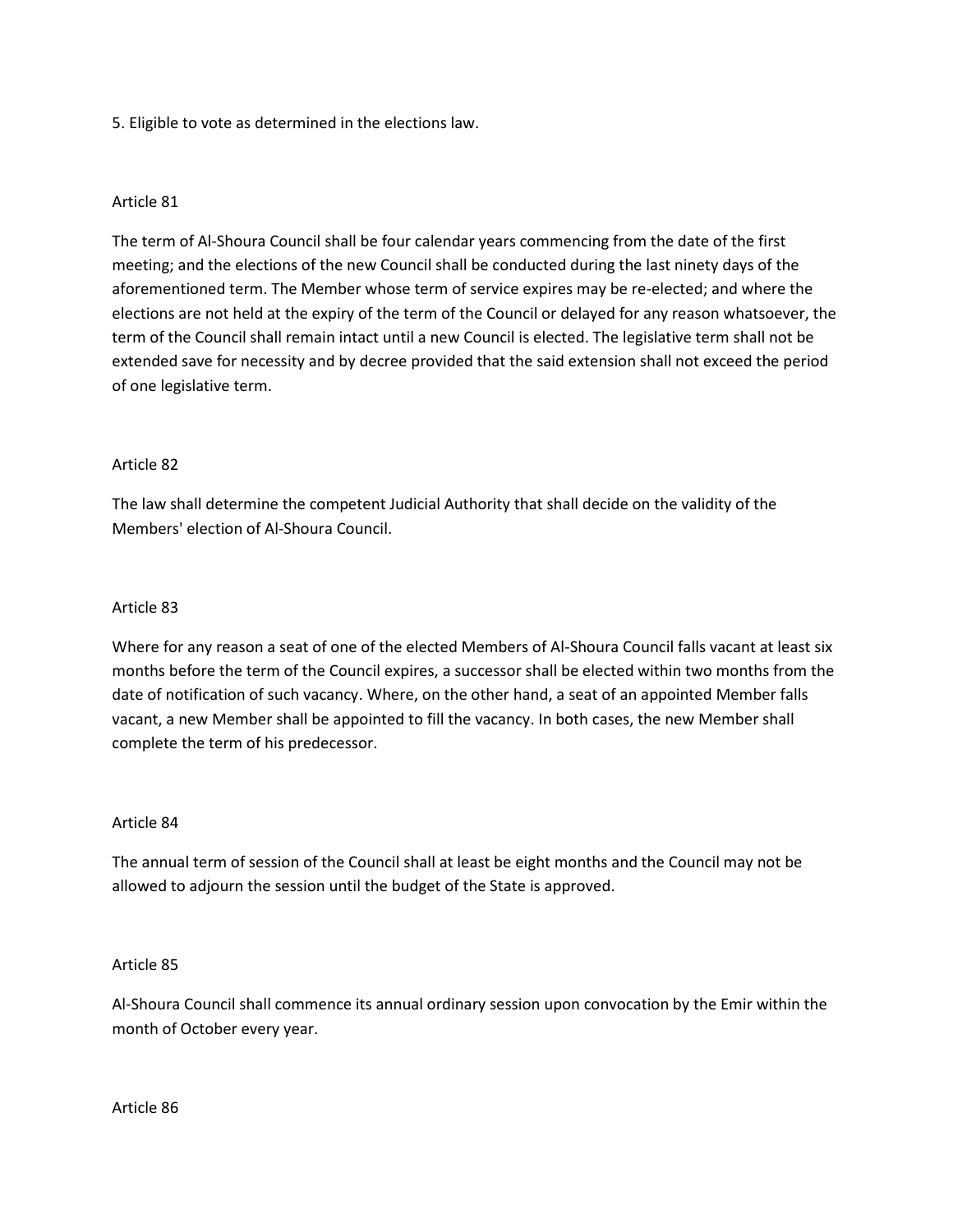Notwithstanding the preceding two articles, the Emir shall call the Council for the first meeting following the general elections of the Council within one month of the end of election. Where the convening of the Council is delayed during this term from the date prescribed by the preceding article, then the duration of the term of the Council shall be reduced by the time difference between the two forementioned dates.

# Article 87

The Emir or his nominated representative shall open the annual term of the session of Al-Shoura Council and give a comprehensive speech in which he addresses the affairs of the State.

# Article 88

In the case of necessity, the Emir shall, by a decree, or upon a request by a majority of the Members of the Council call Al-Shoura Council to an extraordinary meeting. In case of an extraordinary session, the Council shall not look into matters other than those for which the Council is convoked.

# Article 89

Summoning and adjourning the ordinary and extraordinary sessions of the Council shall be by decree.

# Article 90

The Emir may by a decree postpone the meeting of Al-Shoura Council for a period of time not exceeding one month; and the postponement of the meeting of Al-Shoura Council shall not be repeated during one term save by the approval of the Council and for one period and such period shall not be considered as part of the term of the session.

# Article 91

The Council shall hold its meetings in its seat in Doha City; however, the Emir may call the Council to convene in any other place.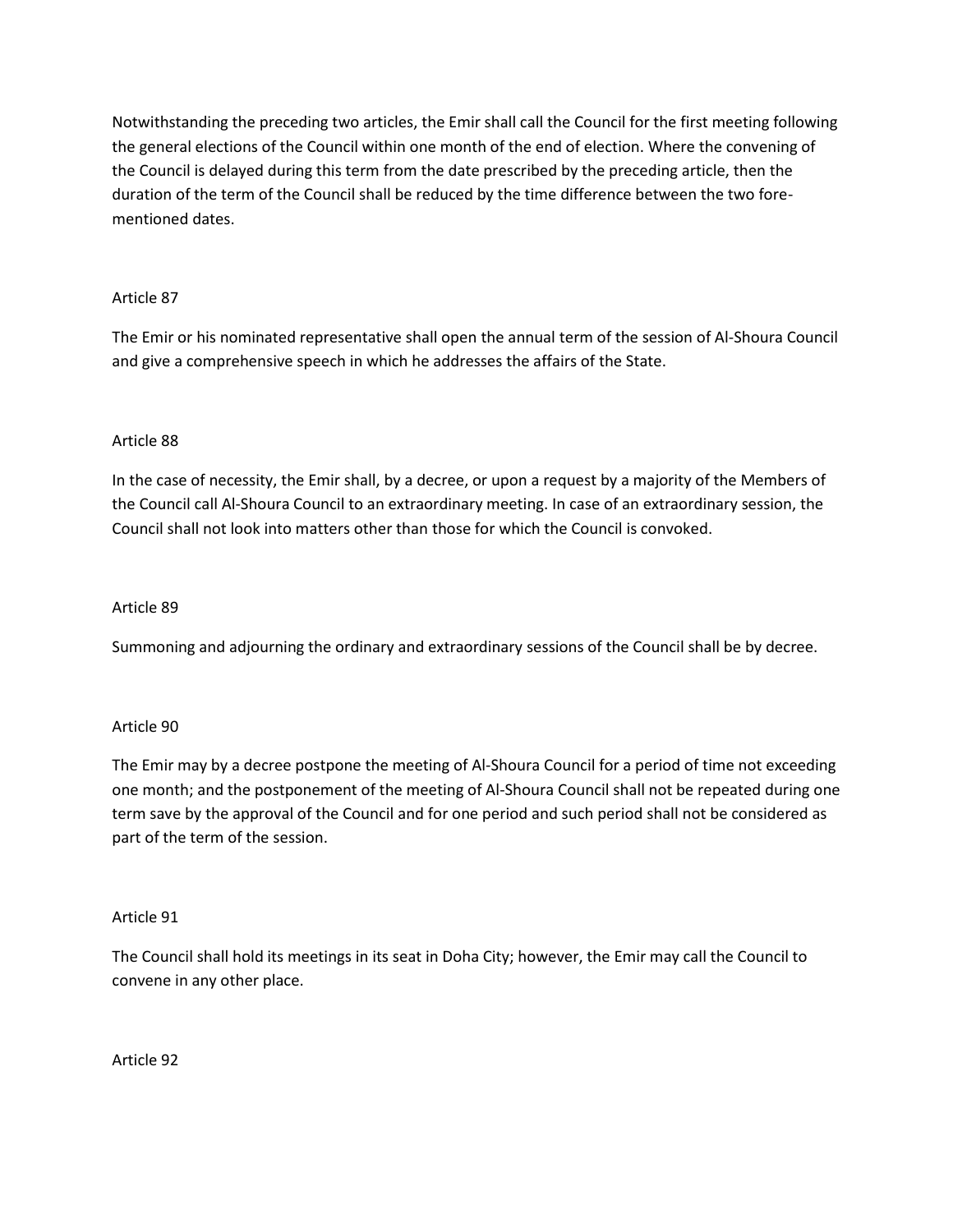Prior to the discharge of their duties before Al-Shoura Council and in an open session, the Members shall take the following oath:

(I swear by the Almighty God to be loyal to the country and to the Emir, respect Sharia law, the Constitution and the law, and safeguard the interests of the people and perform my duties with honesty and integrity).

# Article 93

The Council shall in its first convening and for the duration of its term of session elect a Speaker and Deputy Speaker from amongst the Members. In the event of vacancy of office of either of them, the Council shall elect to replace either of them for the rest of the duration of the term of Council. The election shall be by secret ballot and by absolute majority of the votes of attending Members; and should such majority not be attained on the first vote, a second vote shall be taken between the two Members who obtained the highest number of votes of attending Members. Where there is a tie between the second of the two who obtained the most votes and another candidate, this other candidate shall run for the second voting and in such case the election shall be determined by relative majority. In the event that more than one candidate obtains equal votes, a lot is cast.The session shall be chaired by the most senior Member until the Speaker is elected.

# Article 94

The Council shall set up from amongst its Members, within two weeks from the commencement of its annual term of session, committees as may be necessary for the performance of its functions. Such committees may discharge their functions during the recess of the Council in preparation for submission of the outcomes of their work to the Council at the beginning of the following term of session.

# Article 95

The Council shall have a bureau consisting of the Speaker, his deputy and chairs of committees, and it shall have a general secretariat to assist the Council in the discharge of its functions.

#### Article 96

Maintaining order in the Council shall be the function of the Speaker.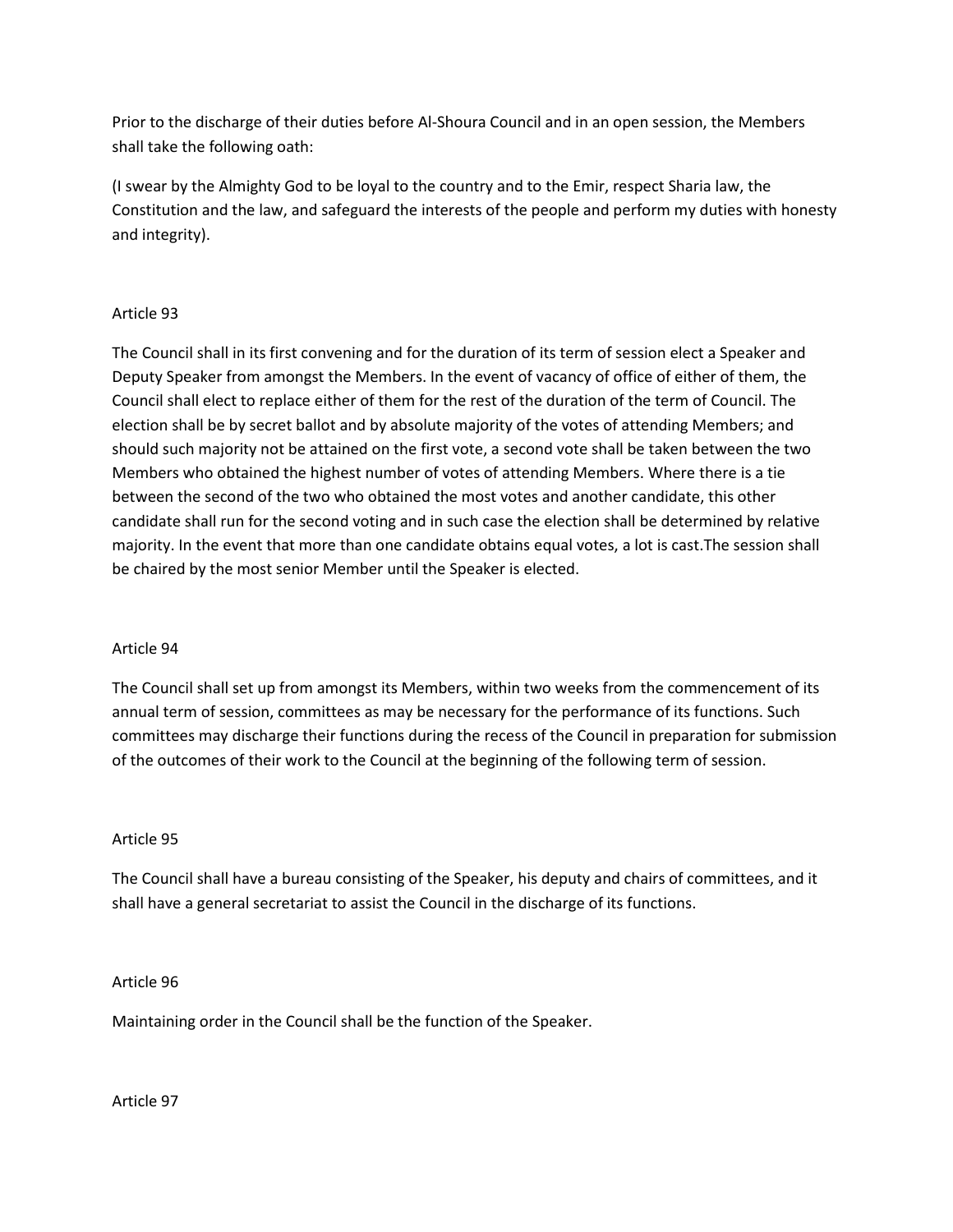Al-Shoura Council shall make its internal regulations comprising its internal order and the conduct of its business, the work of committees, organization of sessions, rules of proceedings, voting and all functions stipulated in this Constitution. The regulations shall determine the disciplinary penalties for the Members' violation of order or failure to attend sessions of the Council or committees without acceptable reason; and the aforementioned regulations shall be issued by law.

# Article 98

Sittings of the Council shall be public, and they may also be held in camera upon a request of one third of the Members of the Council or upon a request from the Council of Ministers.

# Article 99

For the sessions of the Council to be quorum, the majority of the Members must be present provided that the Speaker or his Deputy is present. In the event that quorum is not attained, the session shall be adjourned to the next sitting.

# Article 100

The resolutions of the Council shall be passed by absolute majority of the attending Members save in cases that require special majority; and in case the votes are equal, the Speaker shall have casting vote.

# Article 101

The membership of the Council expires by reason of:

- 1. Death or total disability;
- 2. Expiration of term of membership;
- 3. Resignation;
- 4. Removal from office;
- 5. Dissolution of the Council.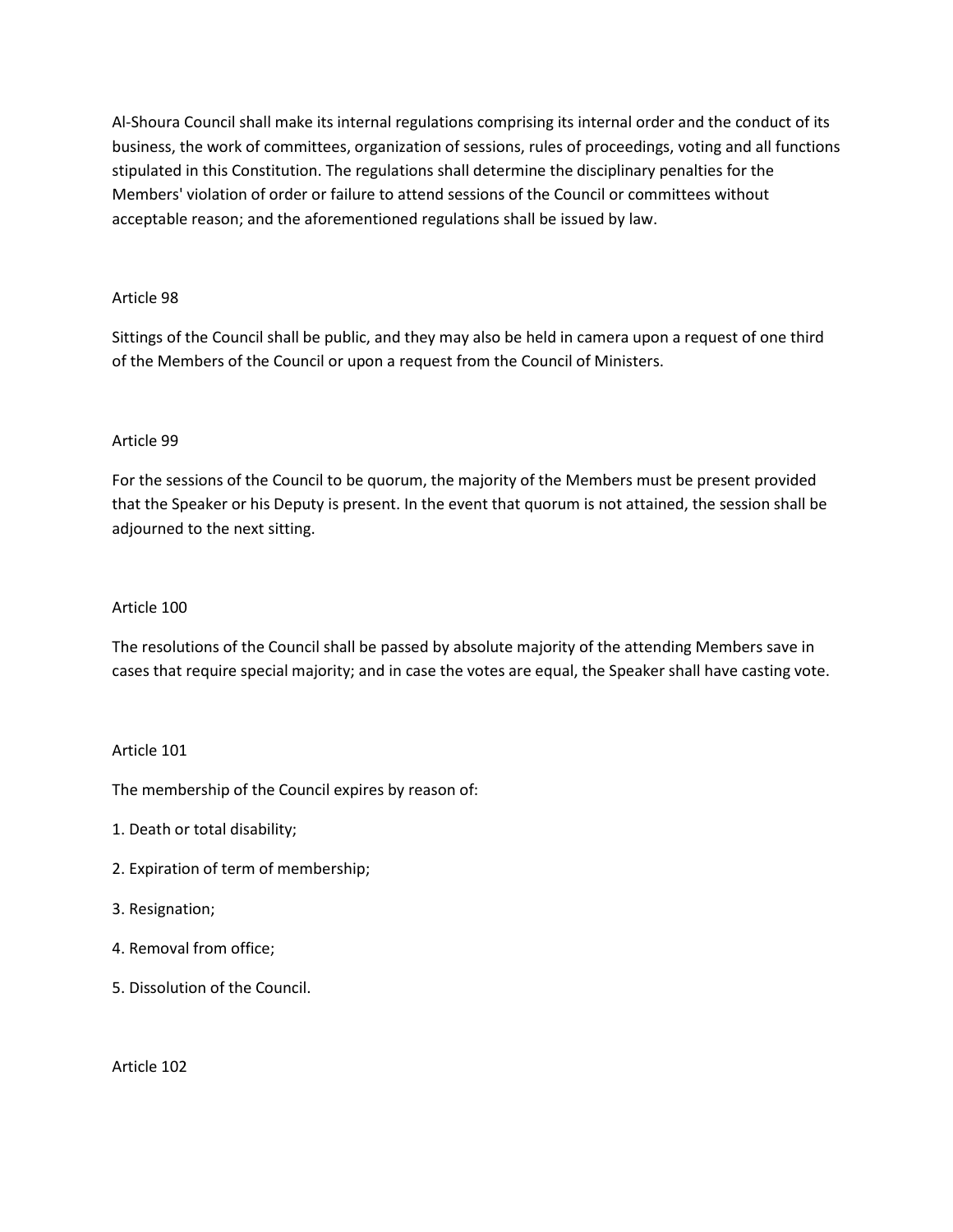The resignation of a Member shall be made in writing to the Speaker. The Speaker shall submit the resignation to the Council to decide its acceptance or refusal. The internal regulations shall specify the rules pertaining to this matter.

# Article 103

No member may be removed from the Council unless he loses confidence and esteem, or becomes disqualified for lacking one of conditions of the membership on the basis of which he was elected, or is in breach of the duties of membership. The resolution of removal from the Council shall be taken by a two-thirds majority of the Members of the Council.

# Article 104

The Emir may dissolve the Council by a decree in which the reasons for the dissolution shall be stated; however, the Council shall not be dissolved twice for the same reasons. Where the Council is dissolved, the elections of the new Council shall take place within a period not exceeding six months as of the date of dissolution.

Until a new Council is elected, the Emir with the assistance of the Council of Ministers shall assume the power of legislation.

# Article 105

1. Every Member of the Council shall have the right to propose bills; and every proposal shall be referred to the relevant committee in the Council for study, making recommendation and submission to the Council. If the Council accepts the proposal, the same shall be referred in draft form to the Government for study and opinion. Such a draft shall be returned to the Council during the same or the following term of session.

2. Any bill rejected by the Council may not be re-introduced during the same term of session.

# Article 106

1. Any draft law passed by the Council shall be referred to the Emir for ratification.

2. If the Emir, declines to approve the draft law, he shall return it a long with the reasons for such declination to the Council within a period of three months from the date of referral.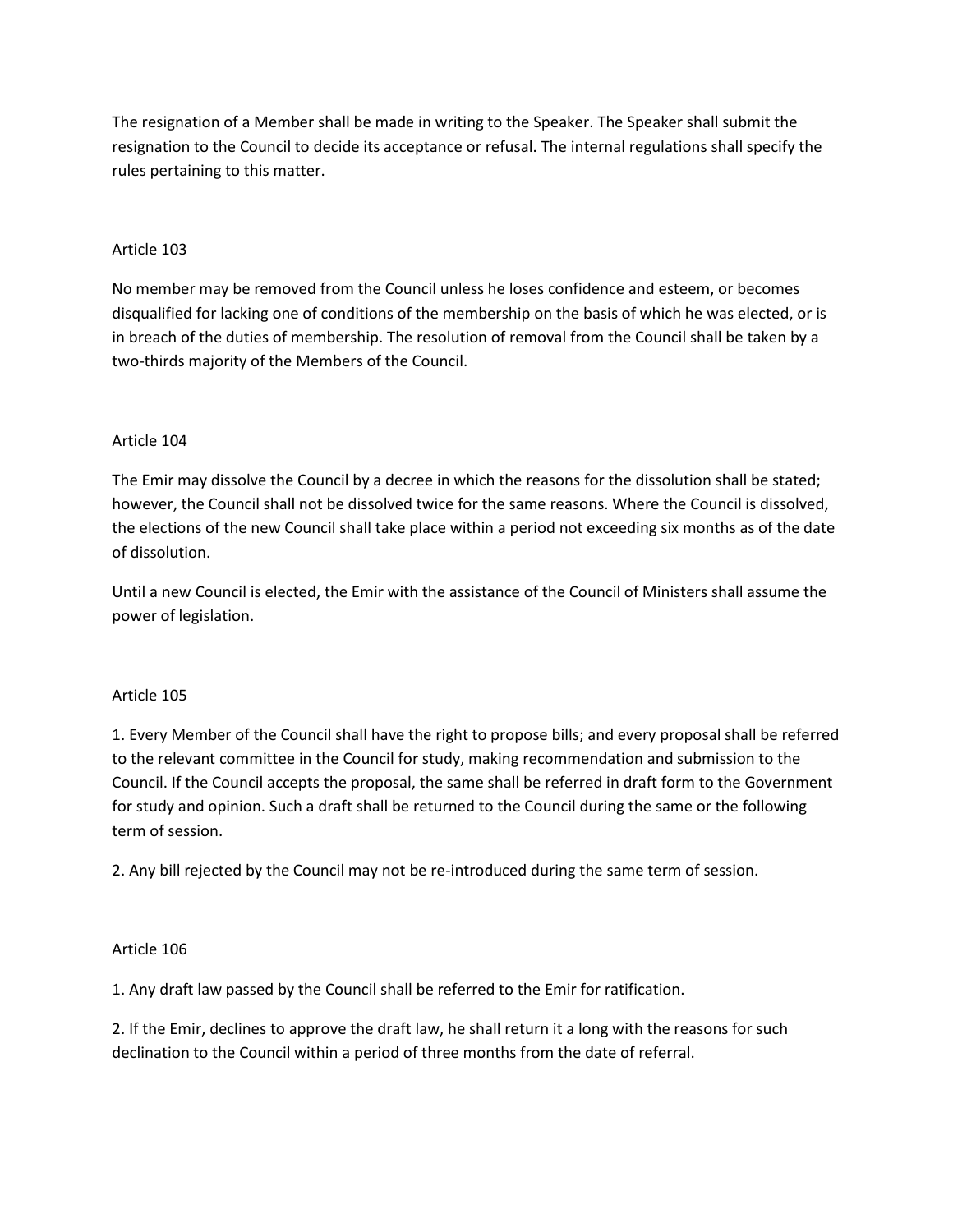3. In the event that a draft law is returned to the Council within the period specified in the preceding paragraph and the Council passes the same once more with a two-thirds majority of all its Members, the Emir shall ratify and promulgate it. The Emir may in compelling circumstances order the suspension of this law for the period that he deems necessary to serve the higher interests of the country. If, however, the draft law is not passed by a two-thirds majority, it shall not be reconsidered within the same term of session.

# Article 107

The general draft budget shall be submitted to Al-Shoura Council at least two months from the commencement of the fiscal year and it shall not be in force unless the Council approves it. Al-Shoura Council may with the approval of the Government make amendments to the draft budget; and in case that the draft budget is not passed before the start of fiscal year, the previous budget continues to be effective until the new budget is passed.

The law shall define the method of preparing the budget is prepared and specify the fiscal year.

# Article 108

Al-Shoura Council shall have the right to express to the Government its interest in public matters. If the Government is unable to comply with such interest, it must give to the Council the reasons for that. The Council may comment but once on the statement of the Government.

# Article 109

Every Member of Al-Shoura Council may address a point of clarification to the Prime Minister and to any of the Ministers pertaining to matters within their jurisdiction; and only the person who raised the question has the right to comment but once on the response.

# Article 110

Every Member of Al-Shoura Council may address an interpellation to Ministers on matters within their jurisdiction. An interpellation may not be made unless it is agreed on by one third of the Members of the Council. Such interpellation may not be discussed before a period of at least ten days from the date of submission save in urgent circumstances and provided the Minister agrees to reduce such period.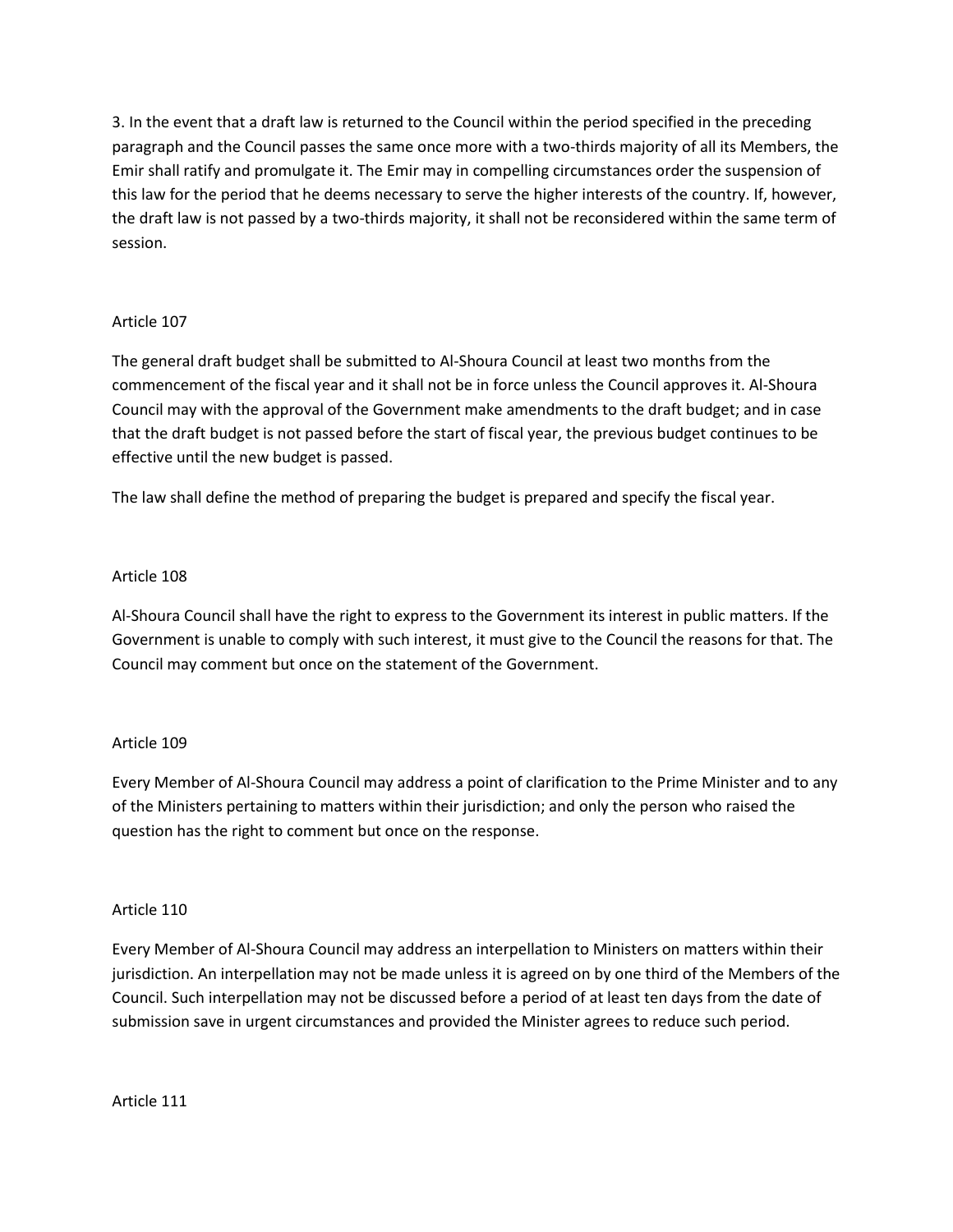Every Minister is responsible before Al-Shoura Council for the performance of his ministry; and the Minister may not be subjected to a vote of confidence save after an interpellation addressed to him. The vote of confidence shall be discussed if the Minister so desires or upon a request signed by fifteen Members. The Council may not take a resolution in this respect before at least ten days from the date of the submission of the request or expression of desire; and the vote of no confidence on the Minister shall be a majority of two thirds of the Members of the council. The minister shall be considered to have relinquished his office as of the date of the no confidence resolution.

# Article 112

The Minister of the Council shall in no circumstances be accountable for opinions or statements he makes in respect of matters within the jurisdiction of the Council.

# Article 113

1. Save when a Member of Al-Shoura Council is found flagrante delicto, he shall not be arrested, detained, searched or subject to investigation without prior permission from the Council. Where the Council has not issued a resolution on the request for permission within a period of one month from the date of receipt of the said request, this shall be virtually considered a permission. The permission shall be issued by the Speaker of the Council when the latter is not in session.

2. In case of flagrante delicto, the Council must be notified of the measures taken against the offending Member; and where the Council is not in session, such notification should be made at the first subsequent session.

# Article 114

Combination of membership of the Council and the assumption of public posts shall not be permissible save in cases where combination is permissible in accordance with the Constitution.

# Article 115

The Members of Al-Shoura Council shall aim in their conduct to serve the interests of the country and shall not, in any way, use their official positions for their own interests, nor for the interests of their own acquaintances. The law shall determine the acts that are restricted for the Member of Al-Shoura Council.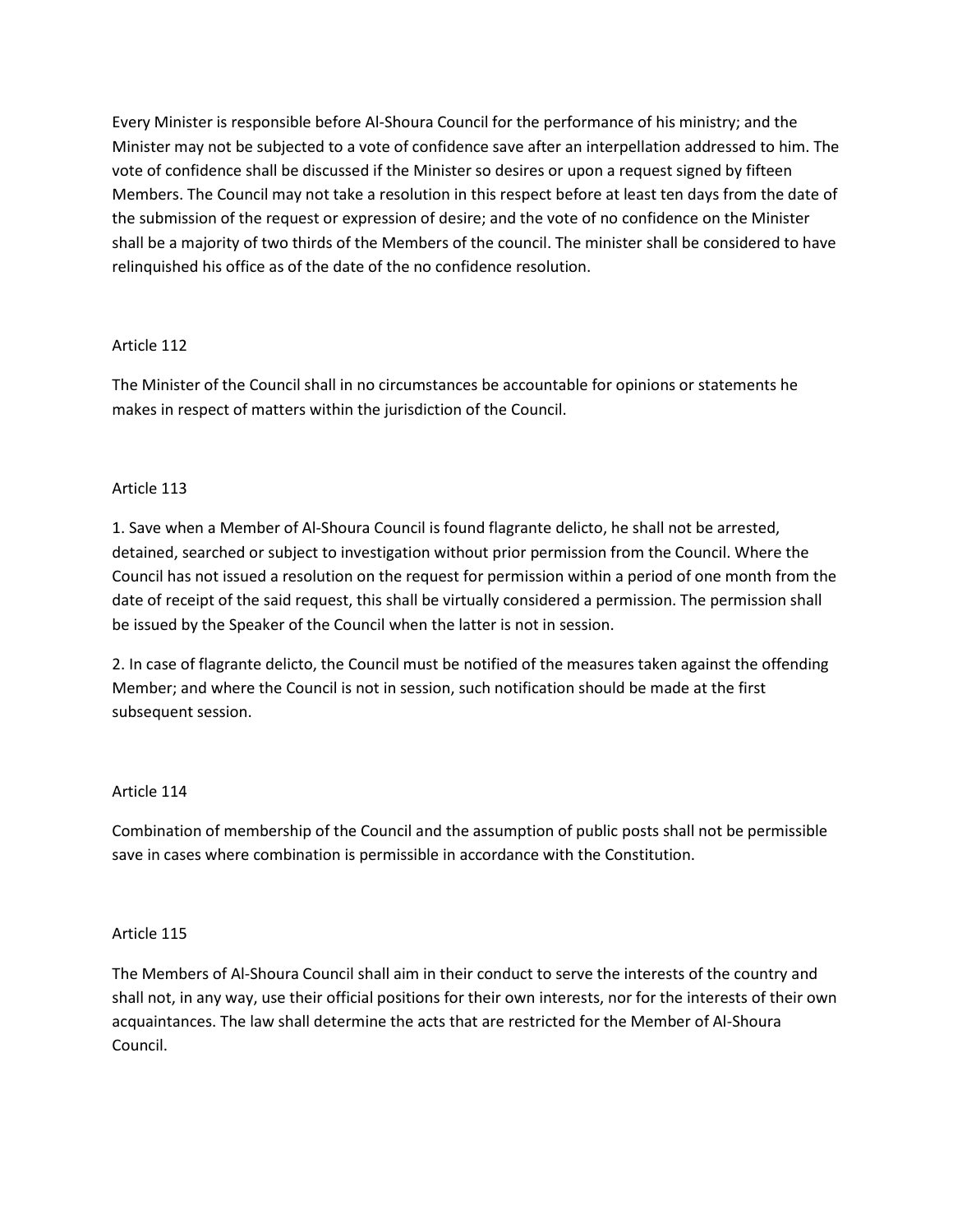The Speaker of the Council, his Deputy and the Members shall be granted a remuneration to be determined by law. Such remuneration shall be due as of the date of taking oath before the Council.

Chapter Four: The Executive Authority

#### Article 117

No one shall assume a Ministerial Post save a person of an original Qatari nationality.

#### Article 118

The formation of the Council of Ministers shall be by an Emiri Order on a proposal by the Prime Minister. The Emir may entrust the Prime Minister or any other Minister with the functions of one or more ministries; and the law shall specify the powers of Ministers.

#### Article 119

Prior to assuming office, the Prime Minister and the Ministers shall take before the Emir the following oath:

( I swear by Almighty God to be loyal to the country and to the Emir , respect Shari'a Law, the Constitution and the law, fully safeguard the interests of the people, perform my duties faithfully, conscientiously, and with honour, and fully safeguard the territorial integrity and safety of the State).

#### Article 120

The Council Of Ministers shall assist the Emir in discharging his functions and exercising his powers in accordance with this Constitution and the provisions of the law.

#### Article 121

It shall be conferred upon the Council of Ministers, in its capacity as the highest executive organ, to administer all the internal and external affairs falling within its jurisdiction as determined in this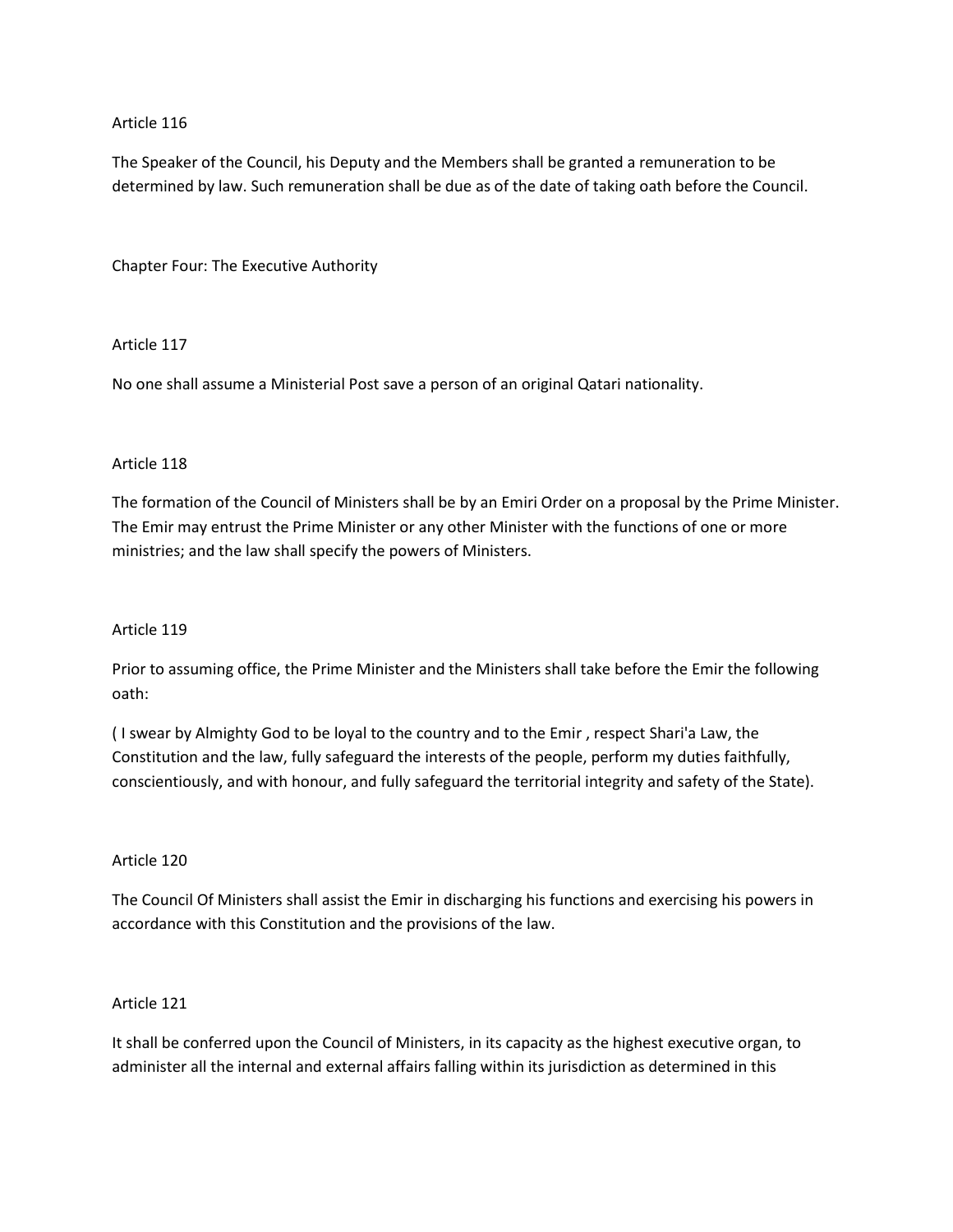Constitution and the provisions of the law. The Council of Ministers shall specifically perform the following functions:

1. Proposal of draft laws and decrees and submission of the same to Al-Shoura Council for debates. If such proposed laws are approved by the Advisory Council, they shall be referred to the Emir for ratification and promulgation in accordance with the provisions of this Constitution;

2. Approval of the regulations and decisions prepared by the Ministries and other Government organs relevant to their respective jurisdiction for the implementation of the laws in accordance with their provisions;

3. Supervision of the implementation of laws, decrees, regulations, and resolutions;

4. Proposals of establishing and organizing of the Government departments, public authorities and corporate bodies according to the law;

5. High control of the financial and administrative system of the Government;

6. Appointment and dismissal of civil servants in the cases where such appointment and dismissal do not fall within the jurisdiction of the Emir or the power of the Ministers as specified by the law;

7. Drawing up the general regulations that adequately ensure the maintenance of internal security and public order in all parts of the State in accordance with the law;

8. Administration of the finance of the State and preparation of its draft budget as determined by this Constitution and the provisions of the law;

9. Approval of economic project and methods of their implementation;

10. Supervision of the means for preserving the interests of the State abroad and maintenance of its international relations and foreign affairs;

11. Preparation of a report at the beginning of every fiscal year including a detailed survey of the tasks accomplished internally and abroad. The report shall be accompanied with a plan drawing up the most adequate ways for achieving comprehensive development of the State, providing the necessary conditions for its development and prosperity, and consolidating its security and stability in accordance with the basic guiding principles of the policy of the State as stated in this Constitution. The said report shall be submitted to the Emir for approval;

12. Any other functions vested upon it by this Constitution or the law.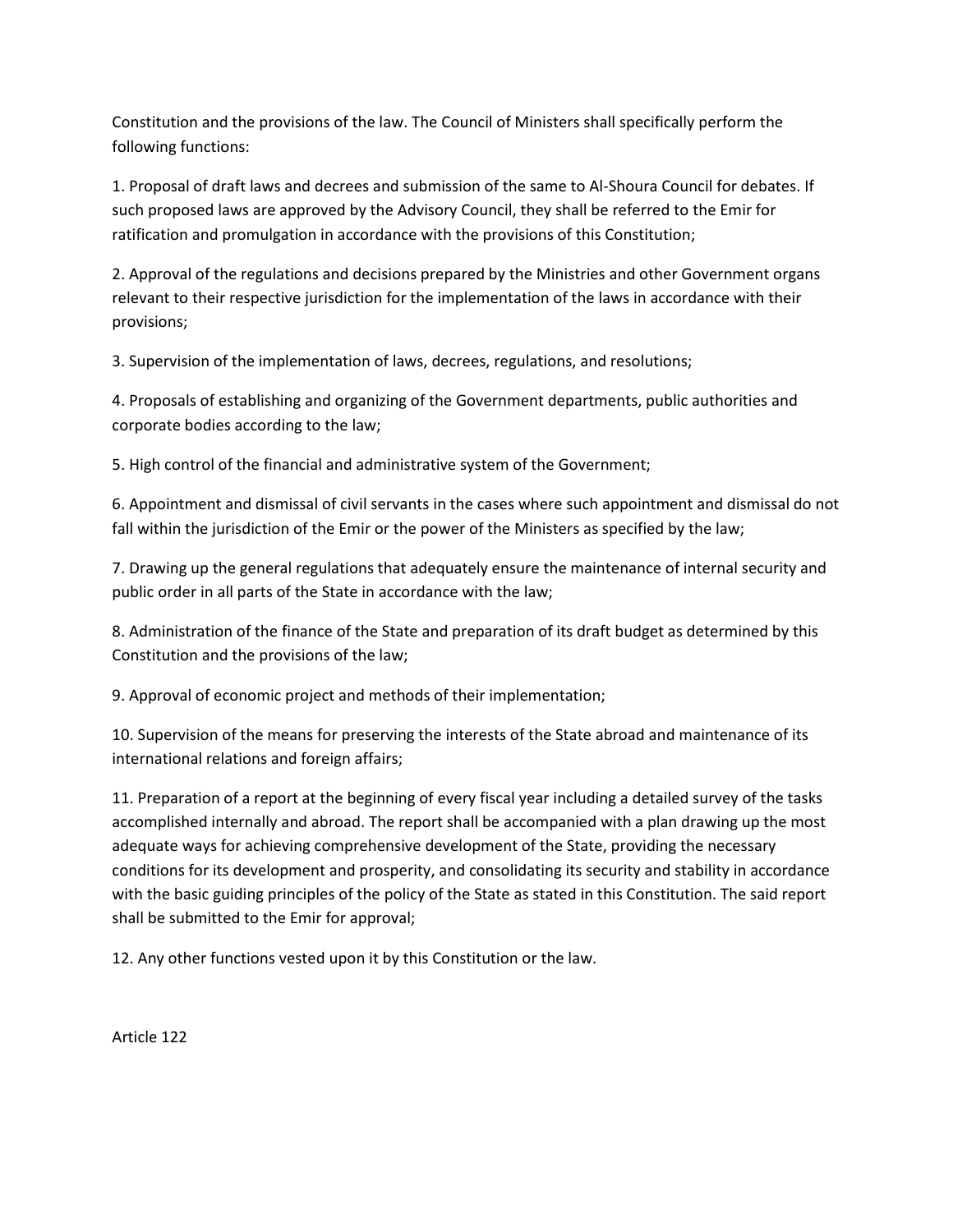The Ministers shall implement the general Government policy, each within the limits of his jurisdiction .The Emir may request the Prime Minister and the Ministers to submit reports on any matter of the State that fall within the scope of their functions.

# Article 123

The Prime Minister and the Ministers are collectively responsible before the Emir for the implementation of the general Government policy; and each one of them is individually responsible before the Emir for the manner in which he carries out his duties and exercises his function.

# Article 124

The law shall determine remunerations for the Prime Minister and the Ministers; and all provisions pertaining to the Ministers shall apply to the Prime Minister unless otherwise stipulated.

# Article 125

The Prime Minister shall, preside over the sessions of the Council, organize its proceedings and supervise coordination of work among the various Ministries in order to achieve unity and harmony among the Governmental organs of the State. The Prime Minister shall sign, in the name and on behalf of the Council of Ministers, decisions made by the Council.

He shall also submit to the Emir the decisions of the Council on matters requiring an Emiri Resolution for approval and issuance in accordance with the provisions of this Constitution.

# Article 126

The meetings of the Council of Ministers shall be quorum if a majority of its Members are present, provided that the Prime Minister or his Deputy are present. The discussions of the Council shall be secret; and its decisions shall be made by a majority of the present Members. When the votes are equal, the Prime Minister shall have casting vote. The minority shall abide by the opinion of the majority.

# Article 127

The Council of Ministers shall set up its internal regulations and it shall have a general secretariat to assist in the discharge of its functions.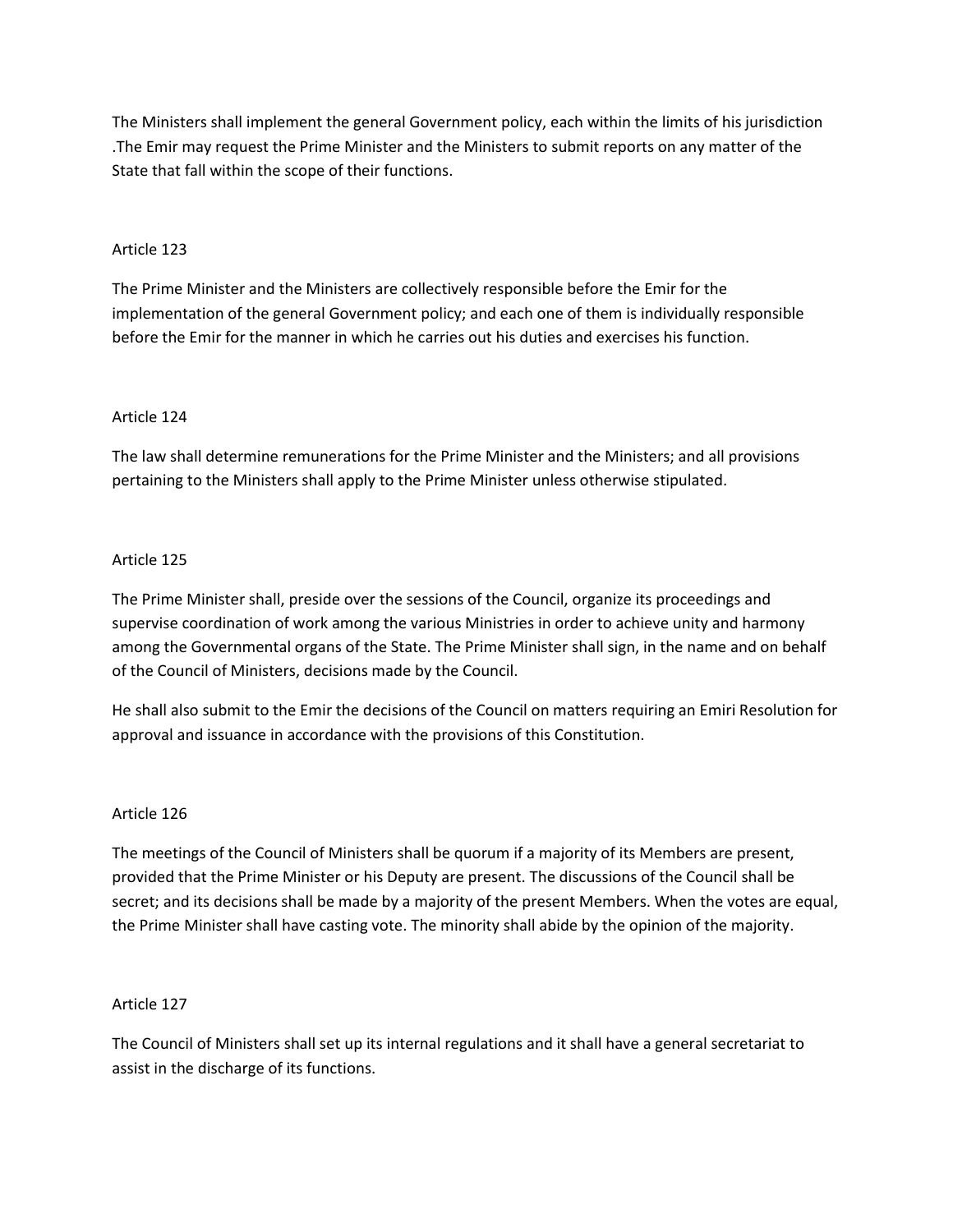When assuming their positions, the Ministers shall aim to serve the interests of the country and shall not, in any way, misuse their official positions for their own interests, or for the interests of their own acquaintances. The law shall determine the acts that are restricted for Ministers and the acts committed during their term of office that entail accountability; and the said law shall specify the manner of accountability.

Chapter Five: The Judicial Authority

#### Article 129

The supremacy of law is the base of rule in the State. The honour of the judiciary, its integrity, and impartiality of judges are a safeguard of rights and liberties.

# Article 130

The judicial authority shall be independent and it shall be vested in courts of different types and grades. The courts shall make their judgments according to the law.

#### Article 131

Judges are independent and they shall not be subject to any power in the exercise of their judicial functions as provided by the law and no interference whatsoever shall be permitted with court proceedings and the course of justice.

#### Article 132

The law shall regulate the categories and divisions of courts and define their jurisdiction and powers. The jurisdiction of Military tribunals is restricted, save when martial law is in force, to military crimes committed by staff of the armed and the security forces within the limitations specified by the law.

#### Article 133

Court sessions shall be public save when a court decides, for the interest of public order or morality, to hold them in camera. In all cases, the pronouncement of judgments shall be made in an open session.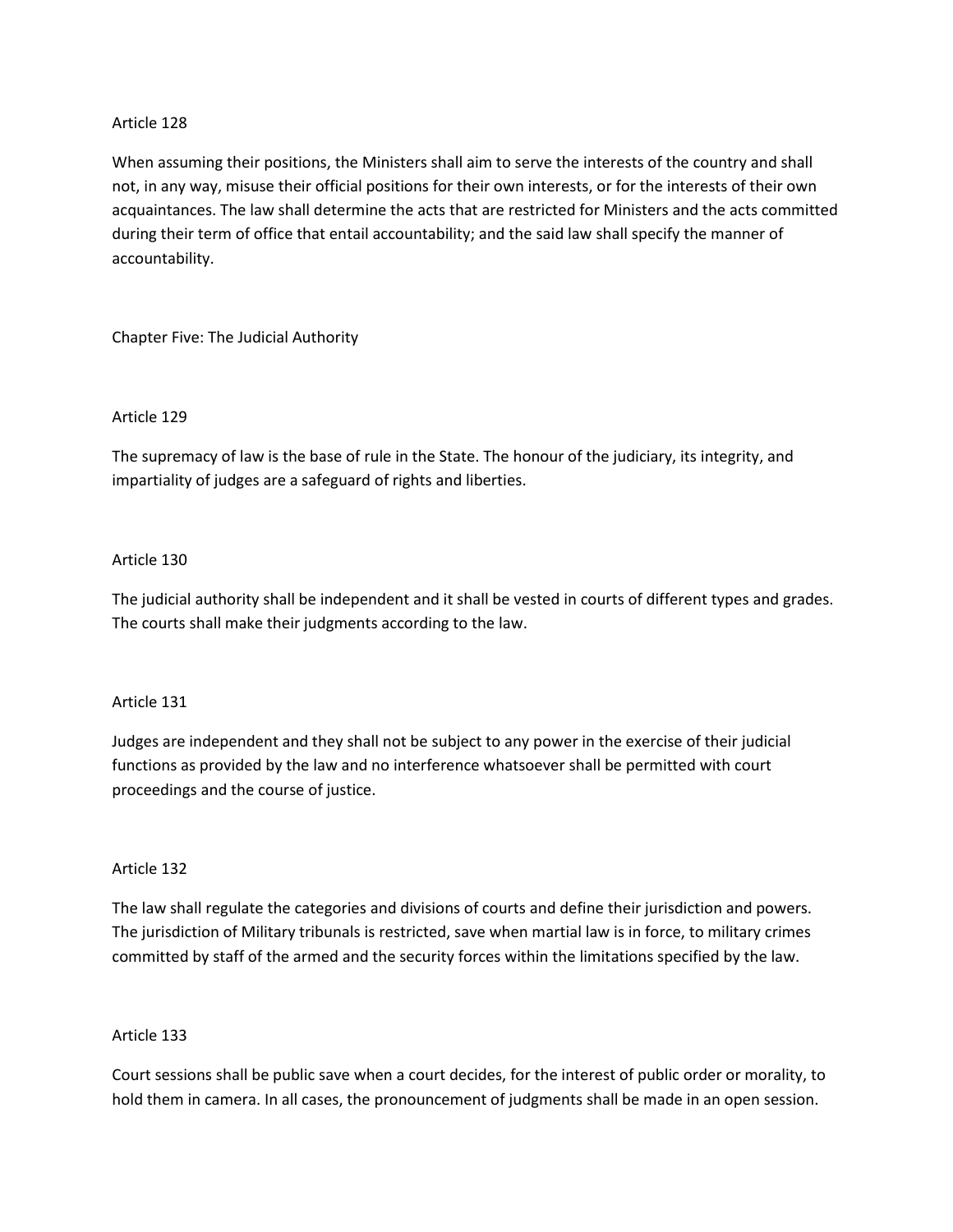Judges shall not be subject to removal from office save in cases specified by the law. The said law shall also specify the rules and disciplinary matters applicable to Judges.

#### Article 135

The right of litigation is inviolable and it shall be guaranteed to all people. The law shall specify the procedures and manner of exercising this right.

#### Article 136

Public prosecution shall conduct public actions in the name of the people, supervise the law enforcement, and ensure the enforcement of criminal laws. The law shall regulate the functions of this body, specify the condition and guarantees pertaining to the staff discharging the functions of the same.

#### Article 137

The judiciary shall have a Supreme Council to supervise the proper functioning of courts of law and their auxiliary organs. The law shall determine the composition, powers and functions of the said Council.

#### Article 138

The law shall determine the competent body entrusted with the settlement of administrative disputes and define its structure and manner of discharging its functions.

#### Article 139

The law shall regulate the method of settling conflicts of jurisdiction and also judgments among the judicial bodies.

#### Article 140

The law shall specify the competent judicial body for settling of disputes pertaining to the constitutionality of laws and regulations, define its powers and method of challenging and procedures to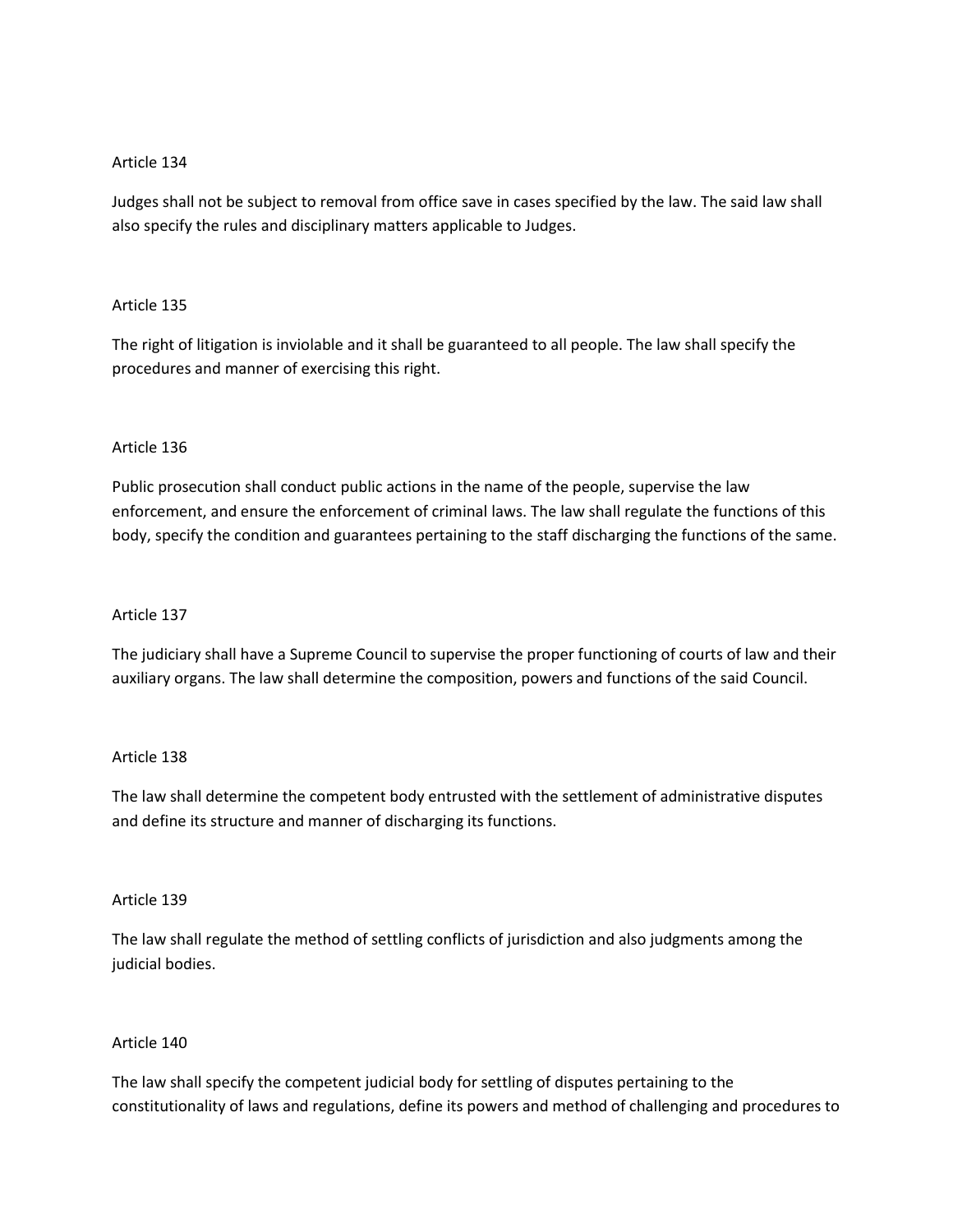be followed before the said body. It shall also specify the consequences of judgment regarding unconstitutionality.

# PART FIVE

Final Provisions

# Article 141

The Emir shall promulgate this Constitution and it shall come into force as of the day immediately following the date of its publication in the official Gazette.

# Article 142

The laws shall be published in the official Gazette after ratification and promulgation within two weeks of their issue, and unless otherwise stated in the laws themselves, such laws shall come into force a month as of the date of their publication.

# Article 143

All provisions embodied in laws and regulations in force upon the entering of this Constitution into force shall continue to be valid and effective unless they are amended in accordance with it. The enforcement of this Constitution shall not affect the provisions of the treaties and international agreements to which the State of Qatar is a party.

#### Article 144

The Emir or one third of the Members of Al-Shoura Council each shall have the prerogative to apply for the amendment of one or more of the articles of this Constitution. If the majority Members of the Council accept the amendment in principle, the Council may discuss it article by article. The amendment shall be passed by a two-thirds majority of the Members of the Council. The said amendment shall not be into force before the approval of the Emir and its publication in the official Gazette. If, on the other hand, the proposal for amendment is rejected in principle or in subject, it may not be re-introduced before the lapse of one year from the date of its rejection.